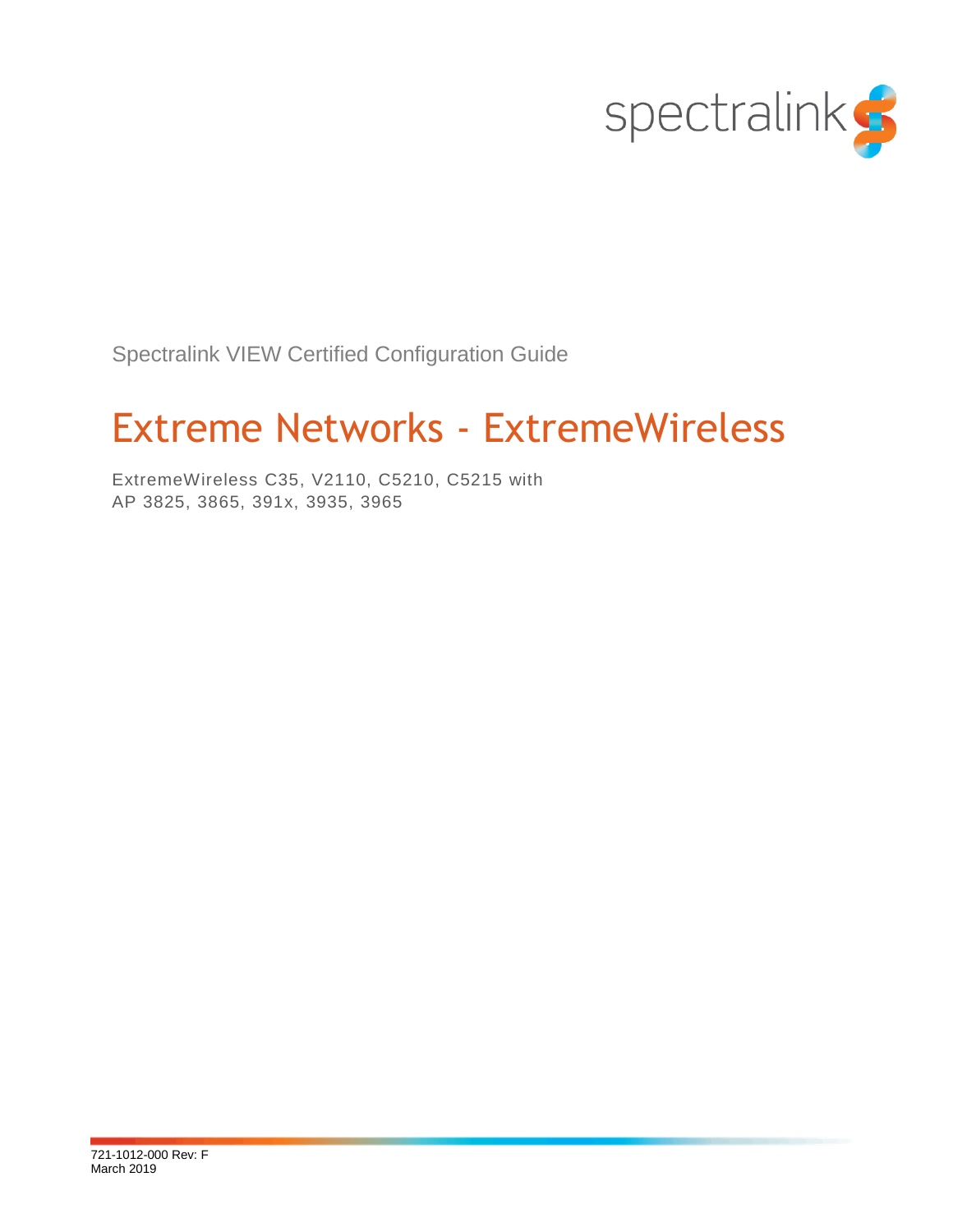## **Copyright Notice**

© 2005-2019 Spectralink Corporation All rights reserved. SpectralinkTM, the Spectralink logo and the names and marks associated with Spectralink's products are trademarks and/or service marks of Spectralink Corporation and are common law marks in the United States and various other countries. All other trademarks are property of their respective owners. No portion hereof may be reproduced or transmitted in any form or by any means, for any purpose other than the recipient's personal use, without the express written permission of Spectralink.

All rights reserved under the International and pan-American Copyright Conventions. No part of this manual, or the software described herein, may be reproduced or transmitted in any form or by any means, or translated into another language or format, in whole or in part, without the express written permission of Spectralink Corporation.

Do not remove (or allow any third party to remove) any product identification, copyright or other notices.

#### **Notice**

Spectralink Corporation has prepared this document for use by Spectralink personnel and customers. The drawings and specifications contained herein are the property of Spectralink and shall be neither reproduced in whole or in part without the prior written approval of Spectralink, nor be implied to grant any license to make, use, or sell equipment manufactured in accordance herewith.

Spectralink reserves the right to make changes in specifications and other information contained in this document without prior notice, and the reader should in all cases consult Spectralink to determine whether any such changes have been made.

NO REPRESENTATION OR OTHER AFFIRMATION OF FACT CONTAINED IN THIS DOCUMENT INCLUDING BUT NOT LIMITED TO STATEMENTS REGARDING CAPACITY, RESPONSE-TIME PERFORMANCE, SUITABILITY FOR USE, OR PERFORMANCE OF PRODUCTS DESCRIBED HEREIN SHALL BE DEEMED TO BE A WARRANTY BY SPECTRALINK FOR ANY PURPOSE, OR GIVE RISE TO ANY LIABILITY OF SPECTRALINK WHATSOEVER.

### **Contact Information**

| <b>US Location</b>             | Denmark Location           | <b>UK Location</b>             |
|--------------------------------|----------------------------|--------------------------------|
| +1 800-775-5330                | +45 7560 2850              | +44 (0) 20 3284 1536           |
| <b>Spectralink Corporation</b> | Spectralink Europe ApS     | Spectralink Europe UK          |
| 2560 55th Street               | Bygholm Soepark 21 E Stuen | 329 Bracknell, Doncastle Road  |
| Boulder, CO 80301              | 8700 Horsens               | Bracknell, Berkshire, RG12 8PE |
| USA                            | <b>Denmark</b>             | United Kingdom                 |
| info@spectralink.com           | infoemea@spectralink.com   | infoemea@spectralink.com       |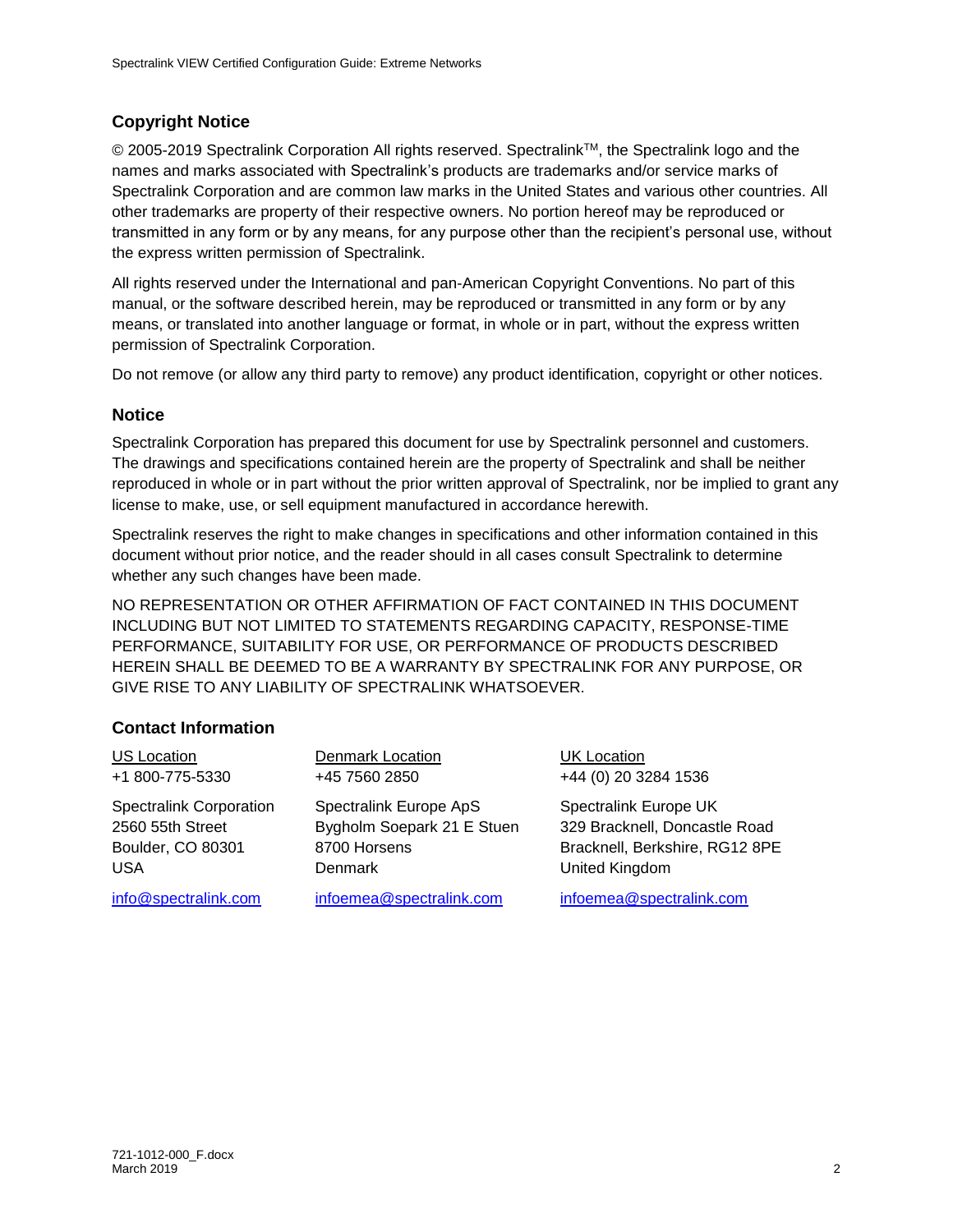# **Contents**

| Chapter 4: Provisioning the Wireless Controller  10 |  |
|-----------------------------------------------------|--|
|                                                     |  |
|                                                     |  |
|                                                     |  |
|                                                     |  |
|                                                     |  |
|                                                     |  |
|                                                     |  |
|                                                     |  |
|                                                     |  |
|                                                     |  |
|                                                     |  |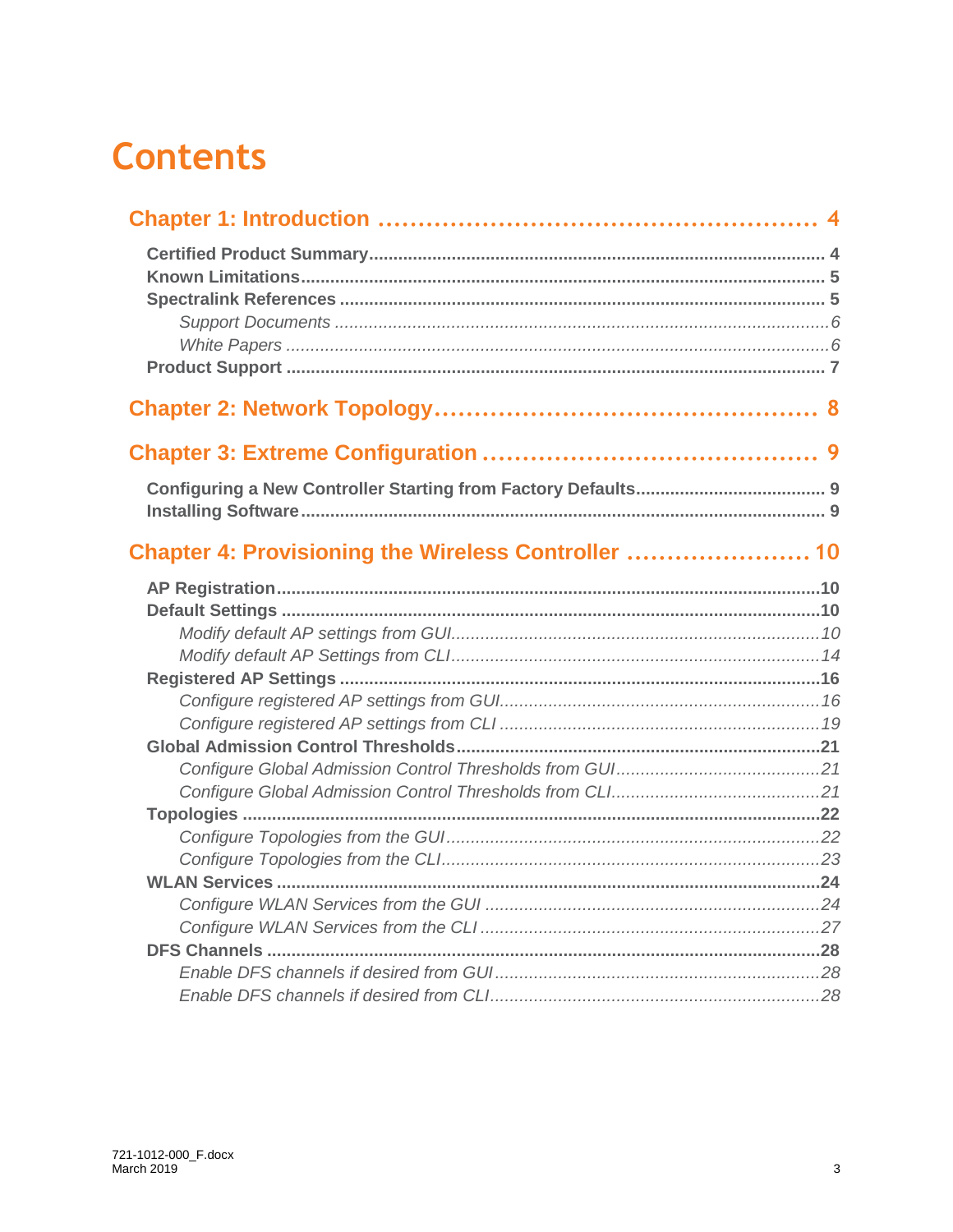# <span id="page-3-0"></span>**Chapter 1: Introduction**

Spectralink's Voice Interoperability for Enterprise Wireless (VIEW) Certification Program is designed to ensure interoperability and high performance between Spectralink Wireless Telephones and wireless LAN (WLAN) infrastructure products.

## <span id="page-3-1"></span>*Certified Product Summary*

| Manufacturer:                                 | <b>Extreme Networks</b>                                |                               |           |                                                               |  |  |
|-----------------------------------------------|--------------------------------------------------------|-------------------------------|-----------|---------------------------------------------------------------|--|--|
| Certified products:                           | Controller models:<br>C35, V2110, C5210, C215          |                               | AP model: | 3825, 3865*, 391x, 3935, 3965*,<br>* Outdoor model            |  |  |
| AP Radio(s):                                  | 2.4 GHz (802.11b/g/n), 5 GHz (802.11a/n/ac)            |                               |           |                                                               |  |  |
| Security:                                     | and PEAPv0/MSCHAPv2) with OKC and FT (802.11r) roaming |                               |           | None, WEP, WPA-PSK, WPA2-PSK, WPA2-Enterprise (EAP-FAST, TLS, |  |  |
| Network topology:                             | Bridged at AP                                          |                               |           |                                                               |  |  |
| AP and WLC software<br>versions approved:     |                                                        | ExtremeWireless 10.41.13.0008 |           |                                                               |  |  |
|                                               |                                                        |                               |           |                                                               |  |  |
| Handset* models tested:                       | Spectralink Versity 95-Series and 96-Series ***        |                               |           |                                                               |  |  |
| Handset radio mode:                           | 802.11b                                                | 802.11b/g                     | 802.11bgn | 802.11a &<br>802.11an &<br>802.11ac                           |  |  |
| Meets VIEW minimum<br>call capacity per AP**: | 10                                                     | 10                            | 10        | 12                                                            |  |  |
|                                               |                                                        |                               |           |                                                               |  |  |
| <b>Handset models</b><br>incorporated:        | <b>Spectralink PIVOT Series</b>                        |                               |           |                                                               |  |  |
| Handset radio mode:                           | 802.11b                                                | 802.11b/g                     | 802.11bgn | 802.11a &<br>802.11an &<br>802.11ac                           |  |  |
| Meets VIEW minimum<br>call capacity per AP:   | 8                                                      | 8                             | 8         | 10                                                            |  |  |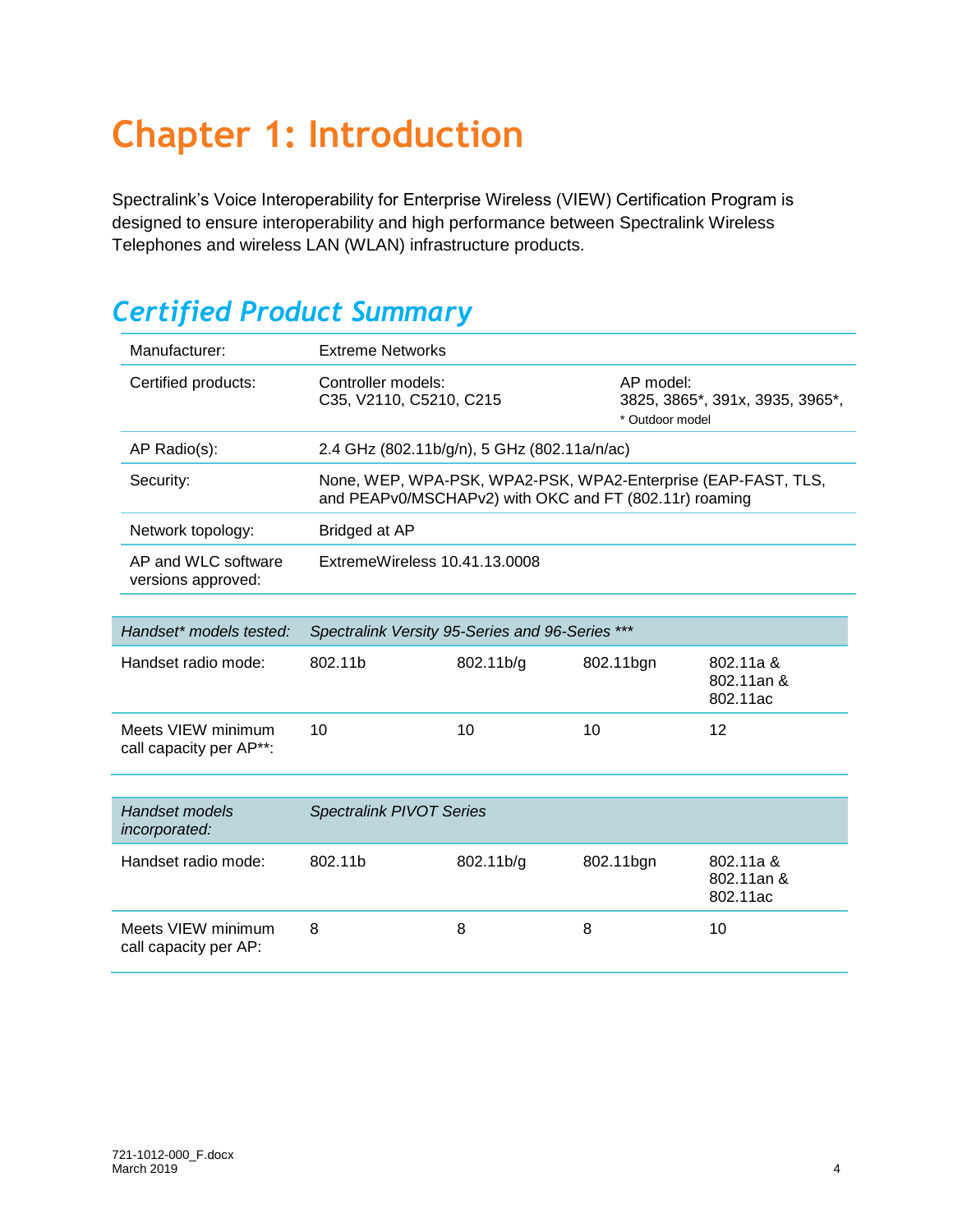| Handset models tested:                      | Spectralink 8440/8441/8450/8452/8453 Wireless Telephone |            |           |                       |  |
|---------------------------------------------|---------------------------------------------------------|------------|-----------|-----------------------|--|
| Handset radio mode:                         | 802.11b                                                 | 802.11 b/g | 802.11bgn | 802.11a &<br>802.11an |  |
| Meets VIEW minimum<br>call capacity per AP: | 8                                                       |            | 8         | 10                    |  |

**\***Spectralink handset and smartphone models and their OEM derivatives are verified compatible with the WLAN hardware and software identified in the table. Throughout the remainder of this document they will be referred to collectively as "phones" or "handsets". Versity and PIVOT smartphones may be referred to as "smartphones".

\*\* Maximum calls tested per the VIEW Certification Test Plan. The certified product may support a higher number of maximum calls

\*\*\* Higher maximum calls are for networks with Versity smartphones by themselves. When both 84-Series and Versity smartphones were include, the lower number passed.

## <span id="page-4-0"></span>*Known Limitations*

- At the time of this writing, Versity smartphones do not support TSPEC/WMM\_AC functions (version 1.4 is the current verson).
- The minimum data rate on the 2.4 GHz radio must be set to 11 Mbps for PTT operation.
- Phones manufactured recently or set to factory defaults with a PIVOT version of 2.4 or later or an 84-Series version after 5.3 will have 802.11n disabled. It is important for proper network operations that 802.11n be disabled in the 84-Series and PIVOT products.

## <span id="page-4-1"></span>*Spectralink References*

All Spectralink support documents are available at [http://support.spectralink.com.](http://support.spectralink.com/)

| spectralink <sup>S</sup>  | support                                    | PRODUCT RESOURCES RMAs SERVICE REQUESTS CUSTOMER MANAGEMENT                                      |
|---------------------------|--------------------------------------------|--------------------------------------------------------------------------------------------------|
|                           | Welcome to Spectralink Support             | Find resources for your product, or log in for more<br>support options.                          |
| <b>PRODUCT RESOURCES</b>  | Search for product documents and downloads | Find all product resources                                                                       |
| Product Category:         | Wi-Fi<br>$\sim$                            | All Documents & Downloads > Feature Requests<br><b>Service Policies</b><br><b>Product Alerts</b> |
| Product Type:             | $-$ Arry $-$<br><b>FIND</b>                | Contact Support<br>EFAQ4                                                                         |
| RMAs AND SERVICE REQUESTS |                                            | A<br><b>CLISTOMER MANAGEMENT</b>                                                                 |
| <b>RMA Status</b>         | My Service Requests                        | Warranty and Entitlement Lookup                                                                  |
| · RMA Forms               | My Company's Service Requests              | My Company's Entitiements                                                                        |
| · RMA Requests            | <b>Repair Pricing</b>                      | · Batch Warranty and Entitlement Lookup                                                          |
| > My Company's RMAs       |                                            |                                                                                                  |
|                           |                                            |                                                                                                  |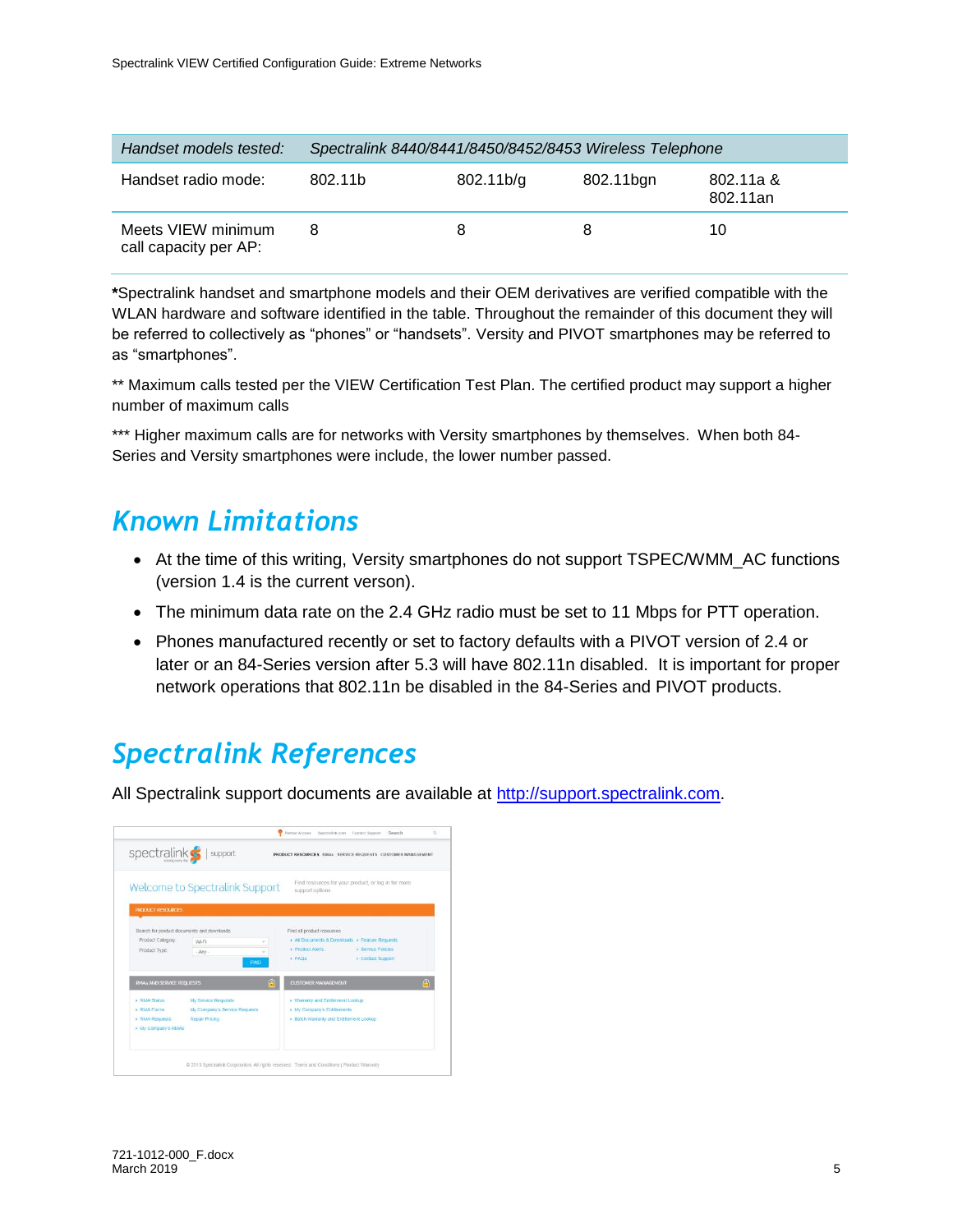## **To go to a specific product page:**

Select the Product Category and Product Type from the dropdown lists and then select the product from the next page. All resources for that particular product are displayed by default under the All tab. Documents, downloads and other resources are sorted by the date they were created so the most recently created resource is at the top of the list. You can further sort the list by the tabs across the top of the list to find exactly what you are looking for. Click the title to open the link.

## <span id="page-5-0"></span>**Support Documents**

*Spectralink Versity Deployment Guide* provides a high-level overview of the deployment process for Spectralink Versity smartphones. This includes the interface with an EMM, the method for getting Versity connected to the wireless LAN, and the interface with the Spectralink Application Management (SAM) server.

*PIVOT by Spectralink Configuration Guide* The PIVOT Configuration Guide provides detailed information about PIVOT menu items that have been developed specifically for the PIVOT handset.

*Spectralink 87-Series Wireless Telephone Deployment Guide* The Deployment Guide provides sequential information for provisioning and deploying the handsets. It covers deployment using the SLIC tool and CMS as well as manual deployment.

*Spectralink 84-Series Wireless Telephone Administration Guide* provides a comprehensive list of every parameter available on Spectralink 84-Series Wireless Telephones.

The *Spectralink 84-Series Deployment Guide* is your essential reference for provisioning and deploying Spectralink 84-Series handsets in any environment.

The *Web Configuration Utility User Guide* explains how to use a web browser to configure the Spectralink 84-Series handsets on a per handset basis.

*Best Practices for Deploying Spectralink 87-Series Hand*sets provides detailed information on wireless LAN layout, network infrastructure, QoS, security and subnets.

## <span id="page-5-1"></span>**White Papers**

Spectralink White Papers are available at [http://www.spectralink.com/resources/white-papers.](http://www.spectralink.com/resources/white-papers)

For the Spectralink 84-Series Wireless Telephones, please refer to *Best Practices Guide for Deploying Spectralink 84-Series Handsets* for detailed information on wireless LAN layout, network infrastructure, QoS, security and subnets.

For additional details on RF deployment please see *The challenges of ensuring excellent voice quality in a Wi-Fi workplace* and *Deploying Enterprise-Grade Wi-Fi Telephony*.

These White Papers identify issues and solutions based on Spectralink's extensive experience in enterprise-class Wi-Fi telephony. It provides recommendations for ensuring that a network environment is adequately optimized for use with Spectralink Wireless Telephones.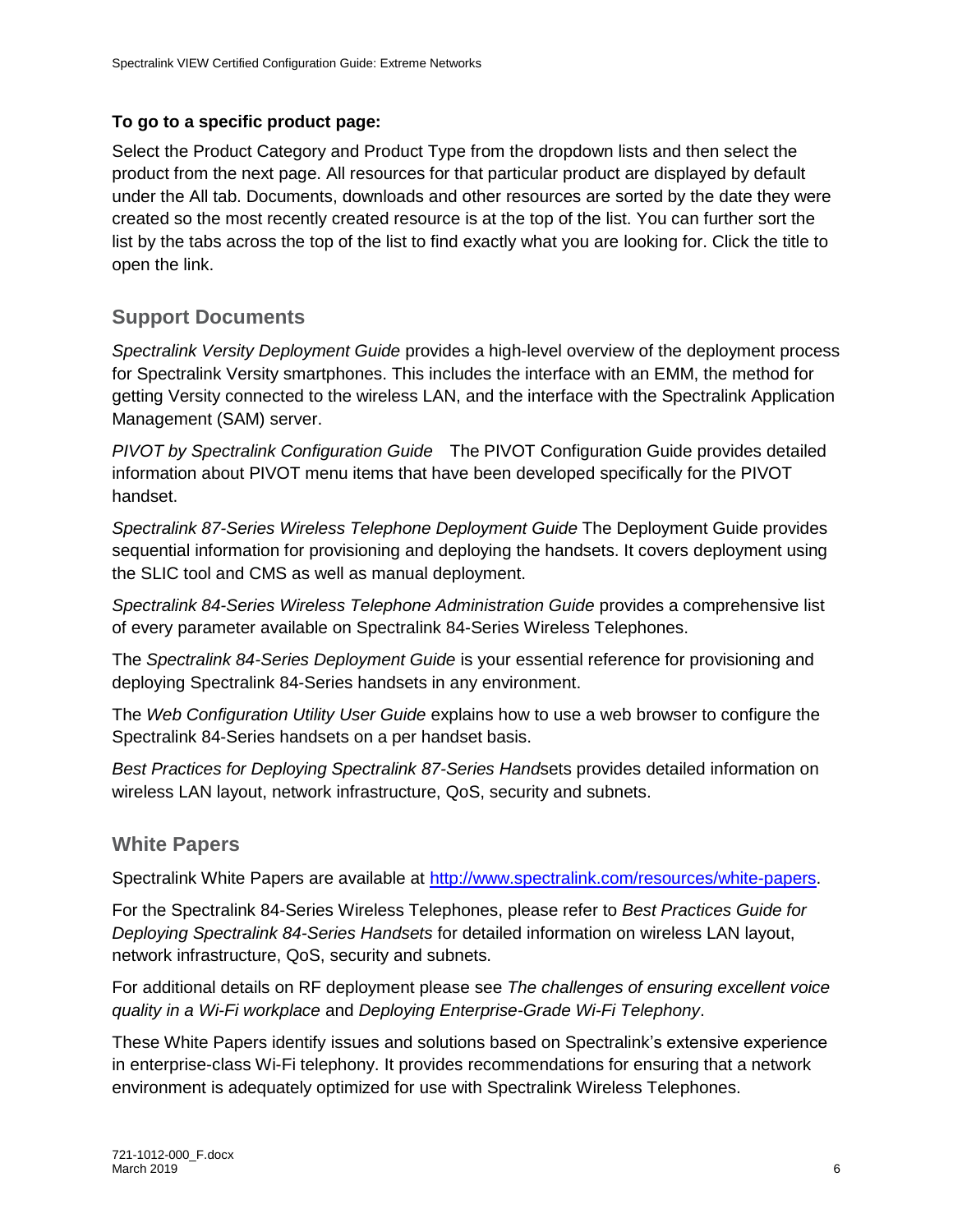## <span id="page-6-0"></span>*Product Support*

For additional support, contact Enterasys Extreme Networks using one of the following methods:

World Wide Web<http://www.extremenetworks.com/support>

Phone 1-800-872-8440 (toll-free in U.S. and Canada)

For the Extreme Networks Support toll-free number in your country: <http://www.extremenetworks.com/support/contact>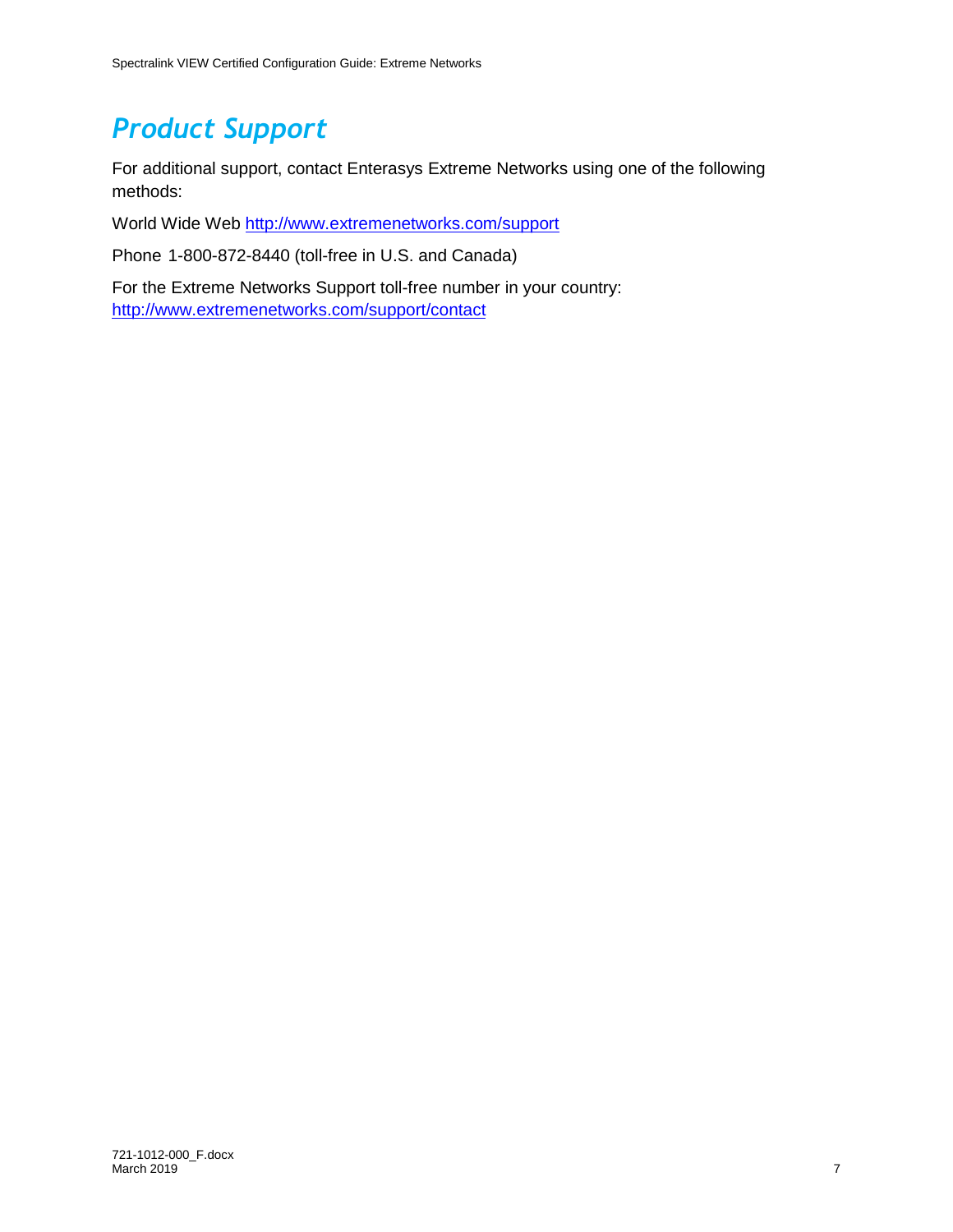# <span id="page-7-0"></span>**Chapter 2: Network Topology**





## **Note: Example configuration shown**

This is a modified diagram and not all components are shown for every system type.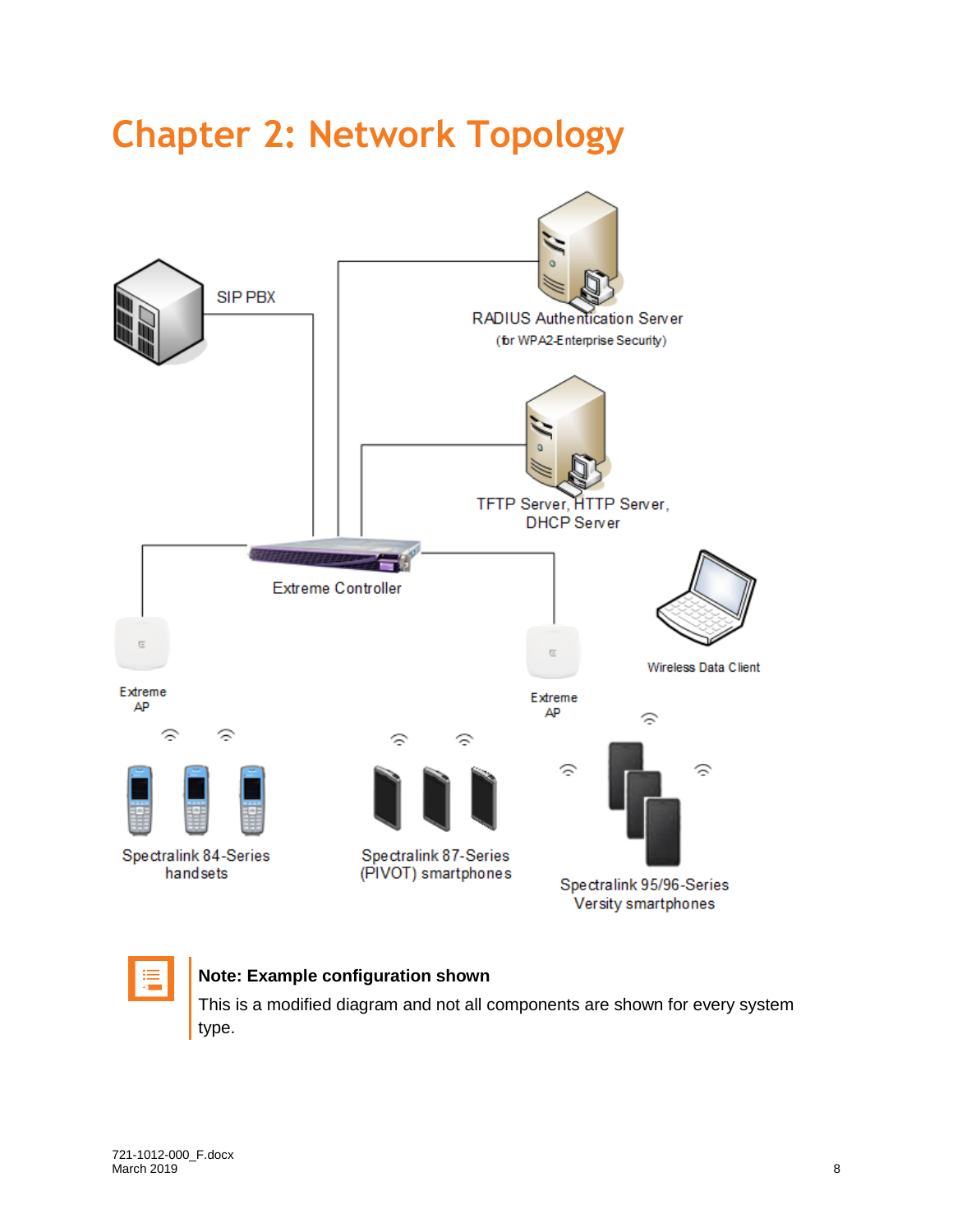# <span id="page-8-0"></span>**Chapter 3: Extreme Configuration**

This document will focus on those places where the configuration needed to support Spectralink wireless handsets differs from the factory default configuration. Where the configuration is typical, Extreme reference documents are employed. Note that all hyperlinks to documents provided below may refer to older versions as the documents are updated. To guarantee that the latest information is being accessed, find the document name on the extremenetworks.com site for the installed software version.

## <span id="page-8-1"></span>*Configuring a New Controller Starting from Factory Defaults*

The [ExtremeWireless™ Getting Started Guide](http://documentation.extremenetworks.com/wireless/GSG/) provides information for setting up the controller models from factory defaults. It has sections for:

- Accessing the Wireless Appliance for the First Time reaching by cli or the browser and using the initial Configuration Wizard.
- Wireless Appliance Configuration includes how to apply the activation license key(s).

The [ExtremeWireless™ CLI Reference](http://documentation.extremenetworks.com/wireless/v10_41/CLI/) Guide describes how to perform a factory reset from the CLI.

## <span id="page-8-2"></span>*Installing Software*

Upgrading the controller to a new image is discussed in the Upgrading the Wireless Convergence Software section of the [ExtremeWireless™ Maintenance Guide.](http://documentation.extremenetworks.com/wireless/v10_41/MG/)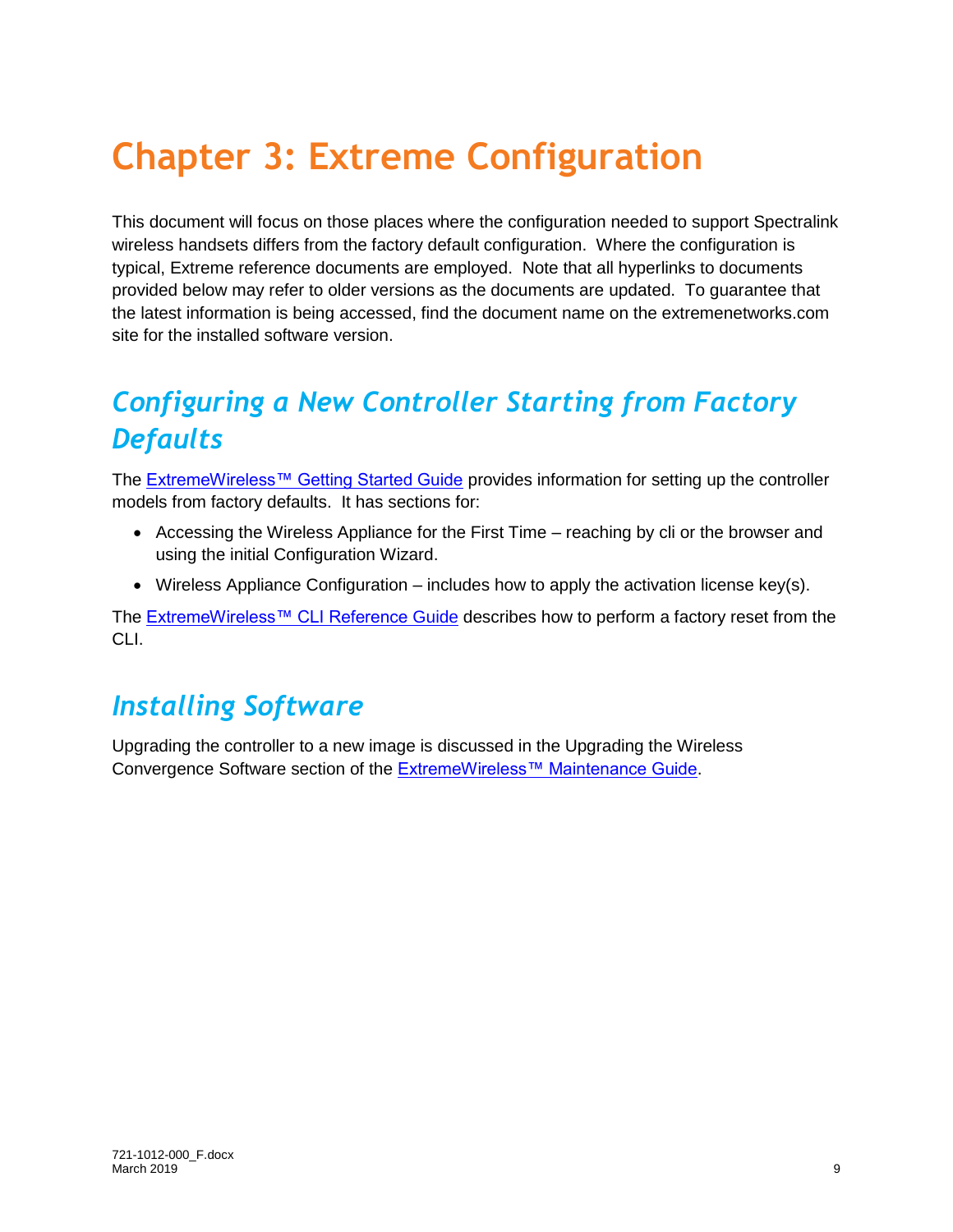# <span id="page-9-0"></span>**Chapter 4: Provisioning the Wireless Controller**

## <span id="page-9-1"></span>*AP Registration*

The Configuring the ExtremeWireless APs section of the [ExtremeWireless™ User's Guide](https://documentation.extremenetworks.com/wireless/v10_41/UG/Wireless_User_Guide.pdf) describes how to discover and setup default radio properties for APs. There are certain AP radio properties that must be set for proper operation with Spectralink handsets. These configurations include the following:

- Radio 1 (5Ghz) mode: a/n/ac
- Radio 2 (2.4 Ghz) mode: g/n
- Minimum Basic Rate: 12 Mbps
- Protection Type: CTS only
- Multicast to Unicast delivery: Disabled (To support PTT)
- DTIM period: 1 (To support PTT)
- <span id="page-9-2"></span>• Multicast Filter (To support PTT)

## *Default Settings*

## <span id="page-9-3"></span>**Modify default AP settings from GUI**

As the Wireless APs discover and register with the controller, they inherit the properties of the default Wireless AP setting. Unregistered APs are added with default settings.

You can modify the system's AP default settings, and the system will apply these default settings on new AP's as they register. This section provides steps to configure the default settings that will apply to AP's during registration.

- **1** Navigate to **AP> Global> Default Settings**.
- **2** Choose the tab representing the model of the AP at the top.

Spectralink 84-Series and PIVOT handset are legacy devices. Set the **Radio Mode** to **a/n/ac**. (default setting is ac-strict for radio 1 and bgn for radio 2)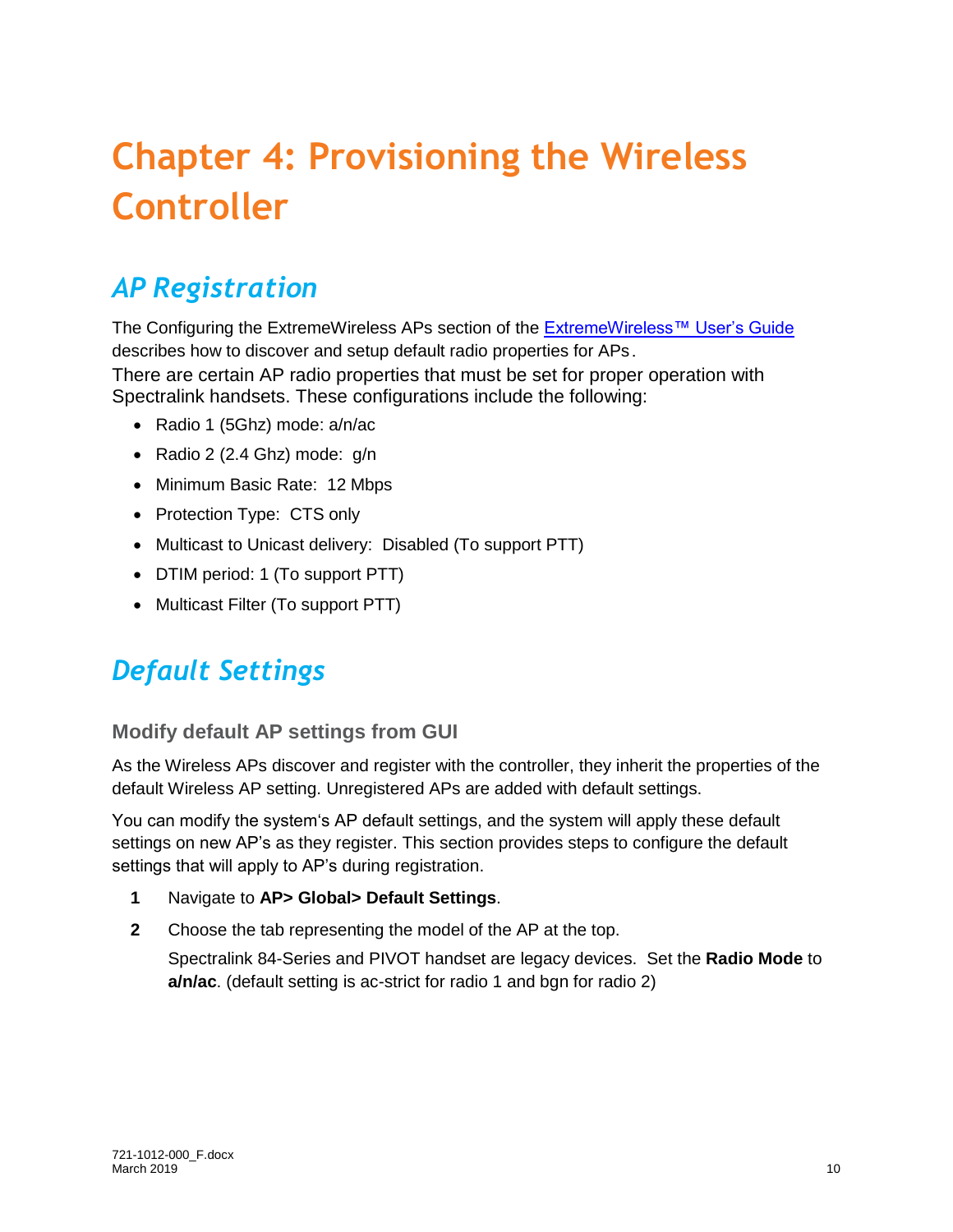| <b>APs</b>                                                                                       | ≺<br>Common Configuration<br>AP3935 FCC                                                                                                                                                                                                     | AP3965 FCC                                     | AP37xx W78xC<br>AP38xx                                                           | ≯<br>AP3801               |
|--------------------------------------------------------------------------------------------------|---------------------------------------------------------------------------------------------------------------------------------------------------------------------------------------------------------------------------------------------|------------------------------------------------|----------------------------------------------------------------------------------|---------------------------|
| <b>Global</b>                                                                                    | AP Properties [ Hide ]                                                                                                                                                                                                                      |                                                |                                                                                  |                           |
| <b>Maintenance</b><br><b>Registration</b><br><b>Client Management</b><br><b>Default Settings</b> | LLDP: Enabled<br>Announcement Interval [Seconds]: 30<br>Announcement Delay [Seconds]: 2<br>Time To Live [Seconds]: 120<br>Country: * United States<br>Radio Settings [Hide]<br>Admin Mode: On<br>Radio Mode: a/n/ac<br>Channel Width: 40MHz | ۷.<br>۷.<br>Radio 1<br>▼<br>▼                  | Radio 2<br>On<br>▼<br>g/n<br>▼<br>20MHz<br>▼                                     |                           |
|                                                                                                  | RF Domain: MyDomain<br>Auto Tx Power Ctrl: Off<br>Max Tx Power: 18 dBm                                                                                                                                                                      | ▼<br>▼                                         | MyDomain<br>Off<br>▼<br>18 dBm<br>۷.                                             |                           |
|                                                                                                  | Min Tx Power: 1 0 dBm<br>Auto Tx Power Ctrl Adjust: 0 dB                                                                                                                                                                                    | ₩<br>v<br>Channel Plan: All Non-DFS-Channel: V | 8 dBm<br>$\overline{\mathbf{v}}$<br>0 dB<br>$\overline{\mathbf{v}}$<br>▼<br>Auto |                           |
| <b>Load Groups</b>                                                                               |                                                                                                                                                                                                                                             |                                                |                                                                                  | Advanced<br>Save Settings |



## **Note: Handsets default to 802.11n disabled**

PIVOT handsets with 2.4+ versions and 84-Series handsets manufactured with 5.3+ will default to 802.11n disabled. In other words, they will advertise as legacy a/b/g devices. They **must** have 802.11n disabled for best network interoperability.

### Modify DFS channels

Spectralink phones can operate on DFS channels if desired. In this menu, set the **Channel Plan** to **All Channels.**

- **1** Click the **Advanced** button.
- **2** Set **DTIM** to 1 (to support PTT), **Min Basic Rate** to 12 Mbps. Ensure that **Protection Type** is set to CTS Only for both **Radio Settings** and **11n Radio Settings**.
- **3** Ensure that **Multicast to Unicast** delivery is set to Disabled if the Push-to-Talk feature is desired on the Spectralink handsets.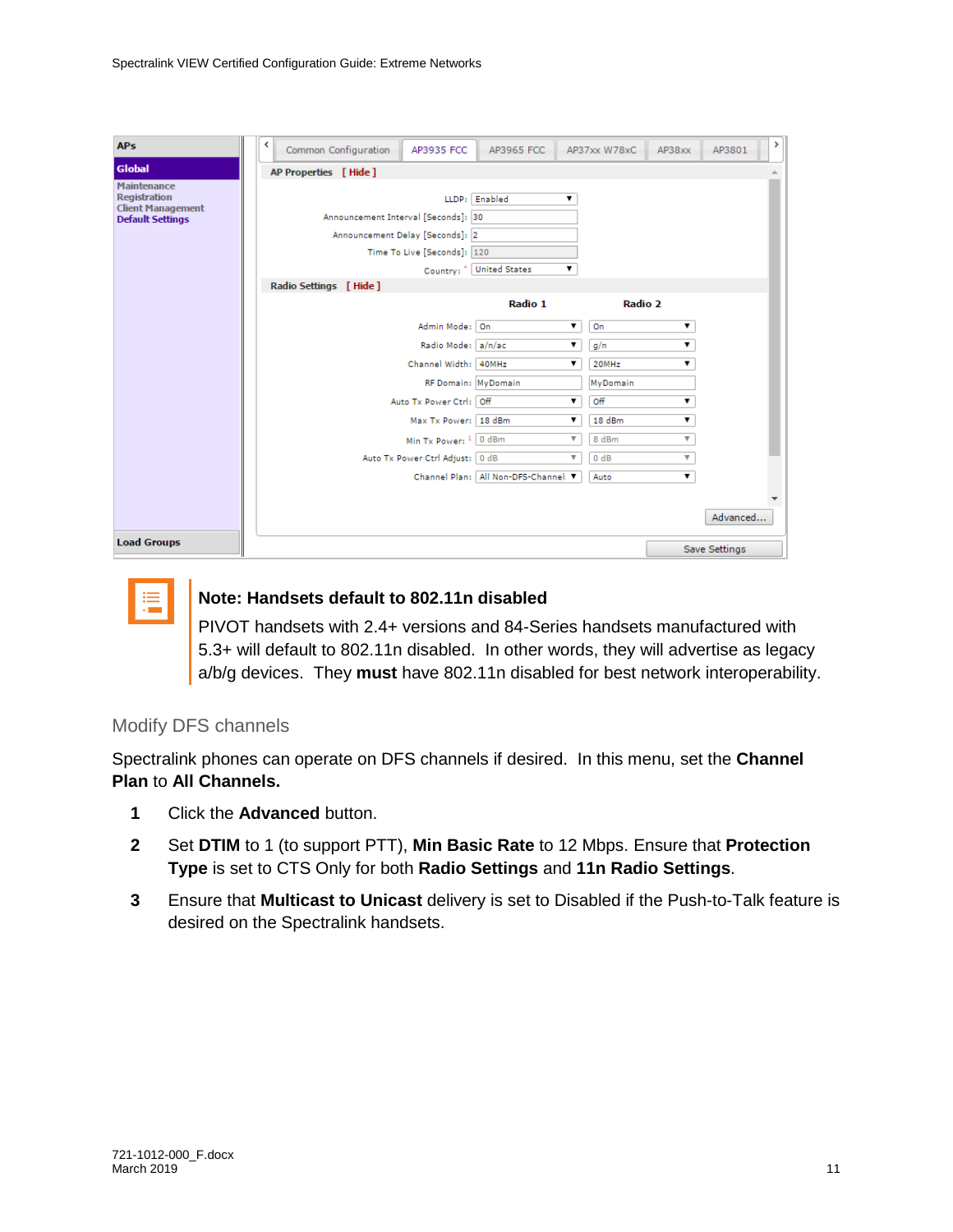| <b>Advanced</b>                                             |                      |                          |
|-------------------------------------------------------------|----------------------|--------------------------|
| AP Properties [ Hide ]                                      |                      |                          |
| Poll Timeout [Seconds]: 15                                  |                      |                          |
| Secure Tunnel:   Disabled                                   | ▼                    | hò                       |
| Secure Tunnel Lifetime [hours]: 0                           |                      |                          |
| Remote Access:   Enabled                                    | ▼                    |                          |
| Location-based Service:   Enabled                           | ▼                    |                          |
| Maintain client sessions in event of poll failure: Disabled | ▼                    |                          |
| Restart service without controller: Disabled                | ▼                    |                          |
| Use broadcast for disassociation:   Disabled                | ▼                    |                          |
| IP Multicast Assembly: Disabled                             | ▼                    |                          |
| Balanced Channel List Power:   Enabled                      | ▼                    |                          |
|                                                             | LED: Normal<br>▼     |                          |
| Radio Settings [ Hide ]                                     |                      |                          |
|                                                             | Radio 1              | Radio 2                  |
| DTIM: 1                                                     |                      | 1                        |
| Beacon Period [ms]: 100                                     |                      | 100                      |
| RTS/CTS [Bytes]: 2346                                       |                      | 2346                     |
| Frag. Threshold [Bytes]: 2346                               |                      | 2346                     |
| Dynamic Channel Sel.:   Monitor Mode                        | ▼                    | <b>Monitor Mode</b><br>7 |
| DCS Noise Threshold [dBm]: -80                              |                      | -80                      |
| DCS Chl. Occupancy Th. [%]: 100                             |                      | 100                      |
| DCS Update Period [Minutes]: 5                              |                      | 5                        |
| Bluetooth:                                                  | <b>Disabled</b><br>v | Disabled<br>7            |
| Microwave:                                                  | <b>Disabled</b><br>v | Disabled<br>7            |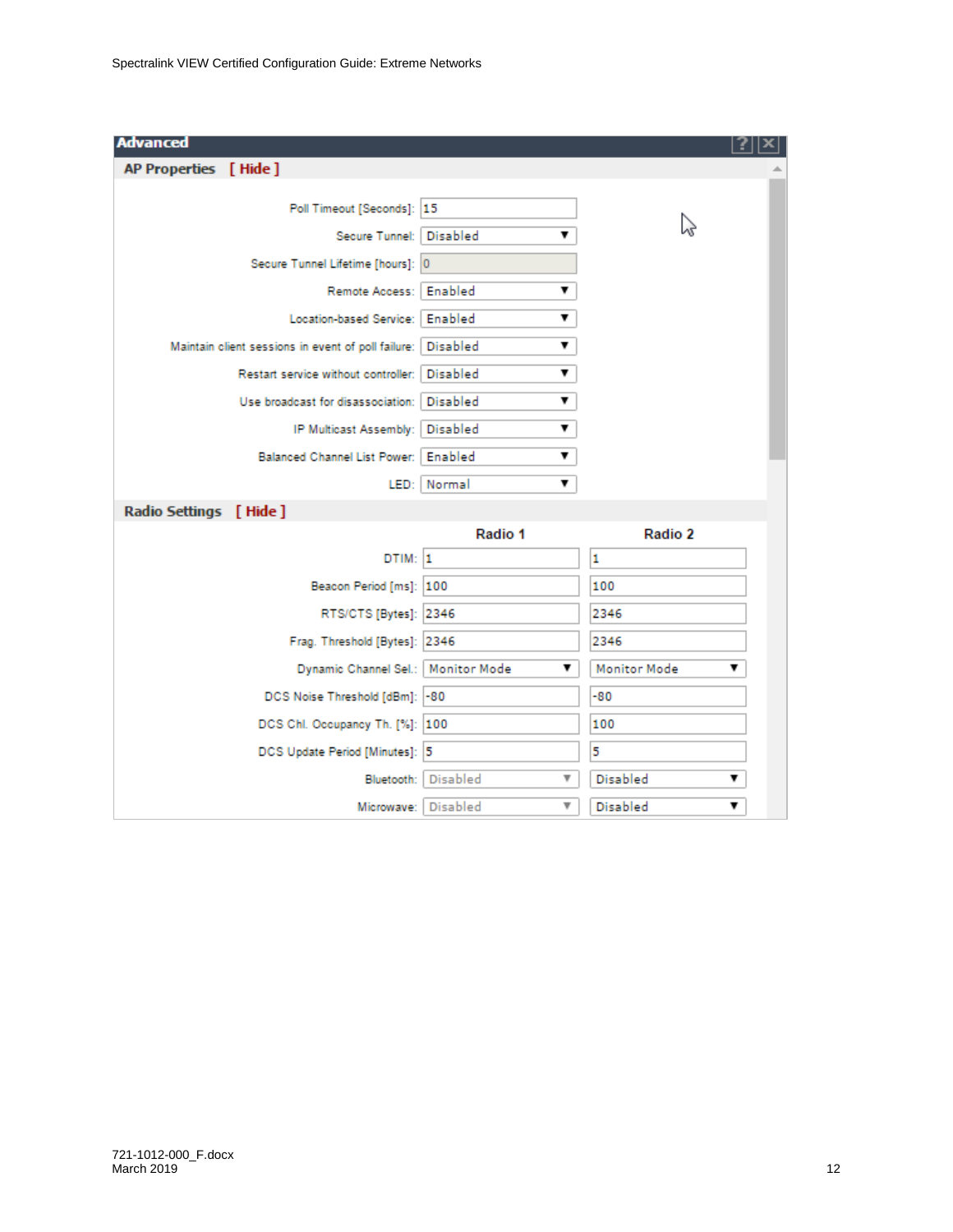| <b>Advanced</b>                                      |          |    |                 |   |
|------------------------------------------------------|----------|----|-----------------|---|
| Cordless Phone: Disabled                             |          | ▼  | Disabled        | ▼ |
| Constant Wave: Disabled                              |          | v  | Disabled        | ▼ |
| Video Bridge:   Disabled                             |          | v. | <b>Disabled</b> | ▼ |
| Interference Wait time: 10                           |          |    | 10              |   |
| Preamble:                                            | Long     | ▼  | Long            | ▼ |
| Protection Mode:   None                              |          | ▼  | Auto            | ▼ |
| Protection Rate: 1                                   |          | ▼  | 11              | ▼ |
| Protection Type:   CTS Only                          |          | ▼  | CTS Only        | ▼ |
| Min Basic Rate:   12 Mbps                            |          | ▼  | 12 Mbps         | ▼ |
| Probe Suppression:   Disabled                        |          | ▼  | <b>Disabled</b> | ▼ |
| Force Disassociate:   Disabled                       |          | ▼  | <b>Disabled</b> | ▼ |
| RSS Threshold [dBm]: -90                             |          |    | -90             |   |
| Max % of non-unicast traffic per Beacon period:  100 |          |    | 100             |   |
| Optimized Multicast for power save:                  | Disabled | ▼  | <b>Disabled</b> | ▼ |
| Adaptable rate for Multicast:   Disabled             |          | ▼  | Disabled        | ▼ |
| Multicast to Unicast delivery:   Disabled            |          | ▼  | Disabled        | ▼ |
|                                                      |          |    |                 |   |
| 11n Radio Settings [ Hide ]                          |          |    |                 |   |
| Guard Interval: Short                                | ▼        |    | Short           | ▼ |
| Protection Mode: Auto                                | ▼        |    | Auto            | ▼ |
| Protection Type:   CTS only                          | ▼        |    | CTS only        | ▼ |
| Extension Channel Busy Threshold: 50                 |          |    | 50              |   |
| Aggregate MSDUs:   Disabled                          | ▼        |    | Disabled        | ▼ |
|                                                      |          |    |                 |   |
| Aggregate MPDUs:   Enabled                           | ▼        |    | Enabled         | ▼ |
| Aggregate MPDU Max Length: 1048575                   |          |    | 65535           |   |
| Agg. MPDU Max # of Sub-frames: 30                    |          |    | 30              |   |
| ADDBA Support: Enabled                               | ▼        |    | Enabled         | ▼ |
| LDPC: Enabled                                        | ▼        |    | Enabled         | ▼ |
| STBC: Disabled                                       | ▼        |    | Disabled        | ▼ |
| TXBF: MU_MIMO                                        | ▼        |    | <b>Disabled</b> | ▼ |
|                                                      | Close    |    |                 |   |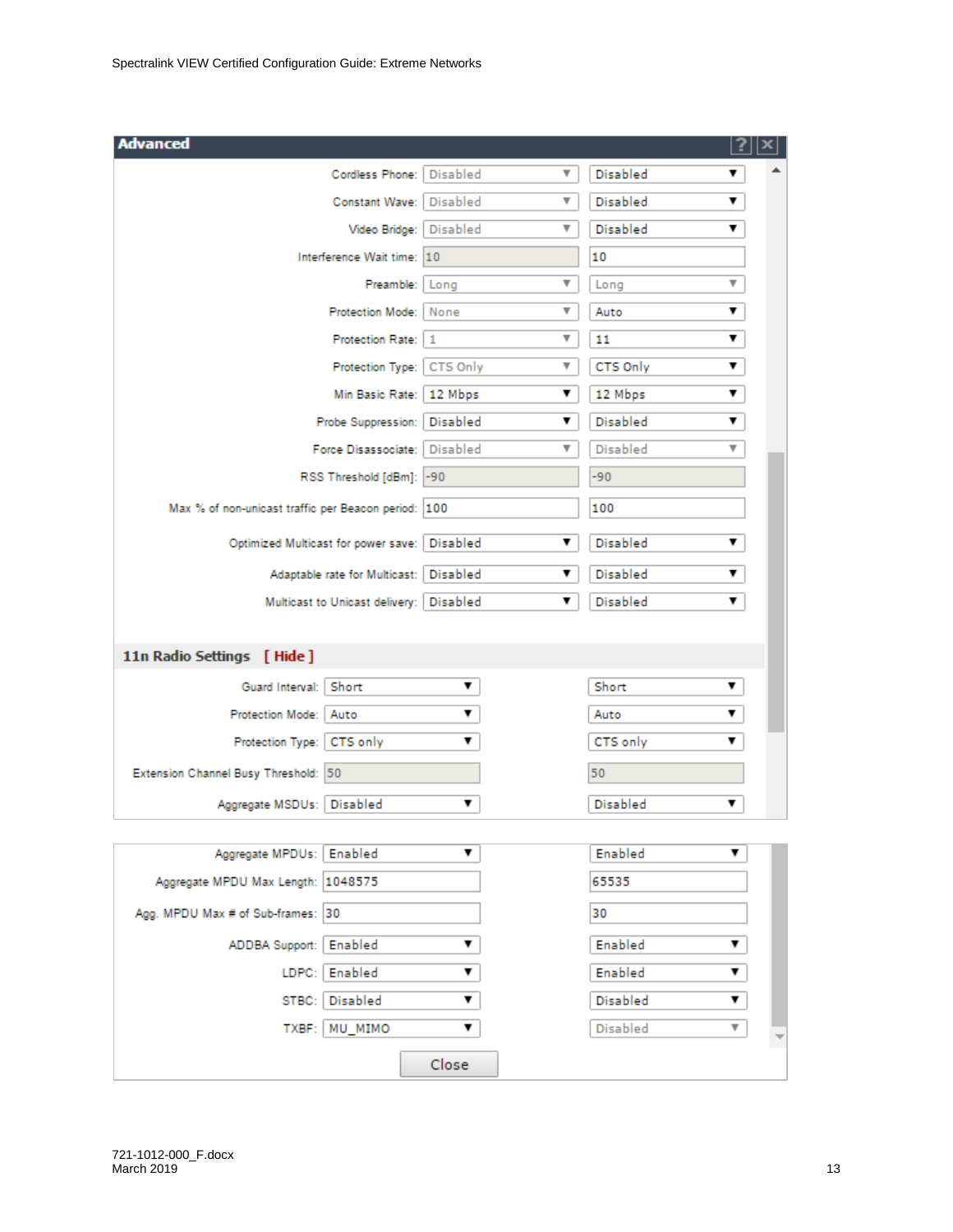## <span id="page-13-0"></span>**Modify default AP Settings from CLI**



## **Note: CLI command key**

In the commands below, the bold text indicates text that is entered by the user. A larger font and bold type indicate that some navigation has been omitted.

Drop down CLI hierarchy to AP model context for radio default settings: **EWC.extremenetworks.com# ap defaults 3935FCC radio1**

Configure radio mode default settings to support 802.11n clients on Radio 1 and Radio 2

View current setting:

**EWC.extremenetworks.com:ap:defaults:3935FCC:radio1# show mode** EWC.extremenetworks.com:ap:defaults:3935FCC:radio1# radio mode ac-strict EWC.extremenetworks.com:ap:defaults:3935FCC:radio1# **exit**

**EWC.extremenetworks.com:ap:defaults:3935FCC:radio2# show mode** EWC.extremenetworks.com:ap:defaults:3935FCC:radio2# radio mode bg EWC.extremenetworks.com:ap:defaults:3935FCC:radio2# **exit**



#### **Note: CLI command key**

In the commands below, the bold text indicates text that is entered by the user. A larger font and bold type indicate that some navigation has been omitted.

Configure radio mode setting:



#### **Note: 84-Series and PIVOT smartphones are not 802.11ac**

Some Spectralink phone models are not 802.11ac devices, so ac-strict radio mode will not work.

EWC.extremenetworks.com:ap:defaults:3935FCC:radio1# **mode anac** EWC.extremenetworks.com:ap:defaults:3935FCC:radio1# **apply** EWC.extremenetworks.com:ap:defaults:3935FCC:radio1# **exit**

**EWC.extremenetworks.com:ap:defaults:3935FCC# radio2**

EWC.extremenetworks.com:ap:defaults:3935FCC:radio2# **mode gn** EWC.extremenetworks.com:ap:defaults:3935FCC:radio2# **apply** EWC.extremenetworks.com:ap:defaults:3935FCC:radio2# **exit**

#### View current minimum basic rate default setting:

**EWC.extremenetworks.com:ap:defaults:3935FCC:radio1# show minbrate** EWC.extremenetworks.com:ap:defaults:3935FCC:radio1# minbrate 6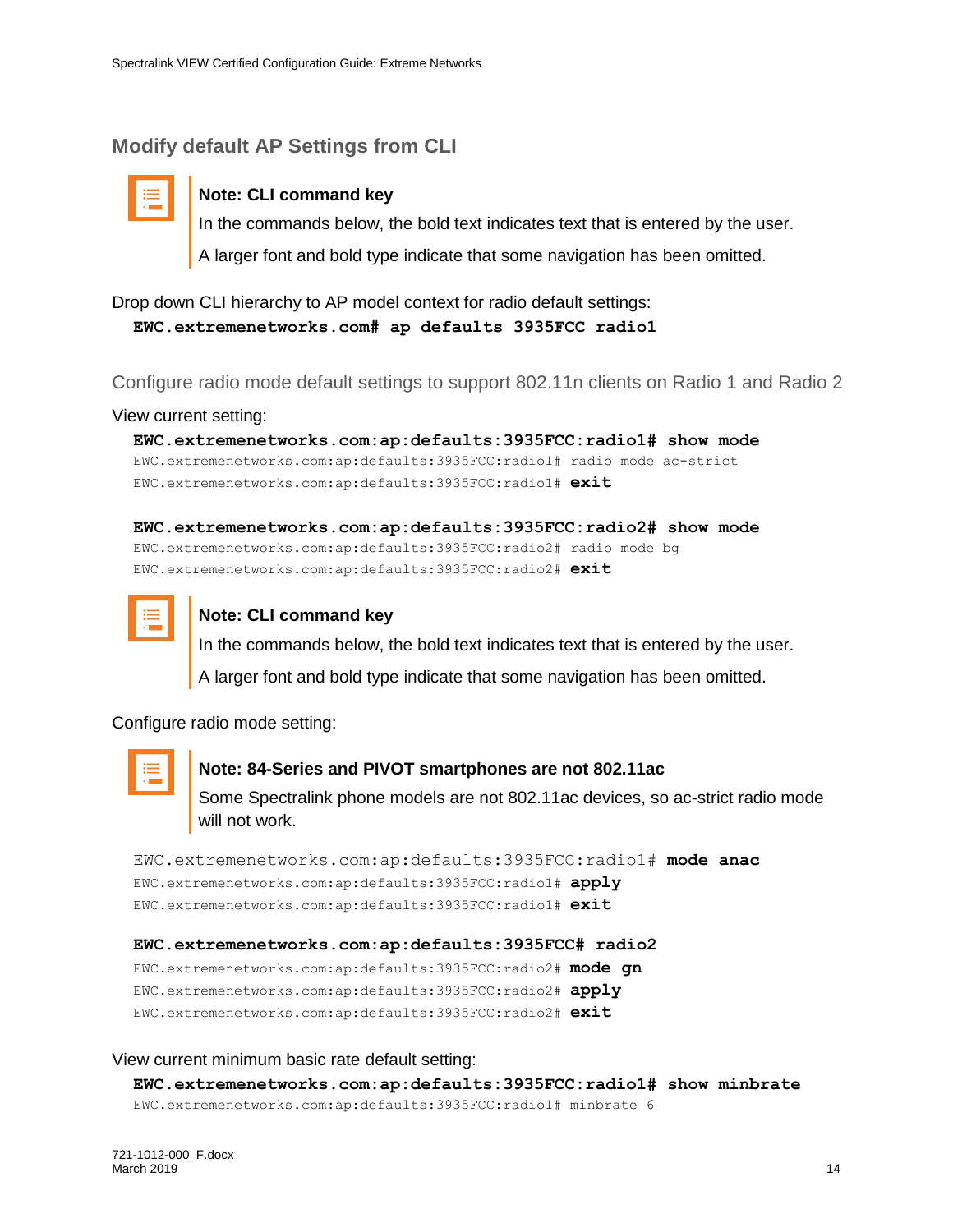EWC.extremenetworks.com:ap:defaults:3935FCC:radio1# **exit**

**EWC.extremenetworks.com:ap:defaults:3935FCC# radio2** EWC.extremenetworks.com:ap:defaults:3935FCC# **show minbrate** EWC.extremenetworks.com:ap:defaults:3935FCC# minbrate 6 EWC.extremenetworks.com:ap:defaults:3935FCC:radio2# **exit**

## Configure minimum basic rate default setting on Radio 1 and Radio 2: **EWC.extremenetworks.com:ap:defaults:3935FCC# radio1** EWC.extremenetworks.com:ap:defaults:3935FCC:radio1# **minbrate 12**

EWC.extremenetworks.com:ap:defaults:3935FCC# **apply** EWC.extremenetworks.com:ap:defaults:3935FCC:radio1# **exit**

**EWC.extremenetworks.com:ap:defaults:3935FCC# radio2** EWC.extremenetworks.com:ap:defaults:3935FCC:radio2# **minbrate 12** EWC.extremenetworks.com:ap:defaults:3935FCC:radio2# **apply** EWC.extremenetworks.com:ap:defaults:3935FCC:radio2# **exit**

#### Configure DTIM default settings on Radio 1 and Radio 2 (to support PTT)

#### View current DTIM default settings:

**EWC.extremenetworks.com:ap:defaults:3935FCC:radio1# show dtim** EWC.extremenetworks.com:ap:defaults:3935FCC:radio1# dtim 5 EWC.extremenetworks.com:ap:defaults:3935FCC:radio1# **exit**

**EWC.extremenetworks.com:ap:defaults:3935FCC:radio2** EWC.extremenetworks.com:ap:defaults:3935FCC:radio2# **show dtim** EWC.extremenetworks.com:ap:defaults:3935FCC:radio2# dtim 5 EWC.extremenetworks.com:ap:defaults:3935FCC:radio2# **exit**

Configure DTIM default settings on Radio 1 and Radio 2: **EWC.extremenetworks.com:ap:defaults:3935FCC# radio1** EWC.extremenetworks.com:ap:defaults:3935FCC:radio1# **dtim 1** EWC.extremenetworks.com:ap:defaults:3935FCC:radio1# **apply** EWC.extremenetworks.com:ap:defaults:3935FCC:radio1# **exit**

**EWC.extremenetworks.com:ap:defaults:3935FCC# radio2** EWC.extremenetworks.com:ap:defaults:3935FCC:radio2# **dtim 1** EWC.extremenetworks.com:ap:defaults:3935FCC:radio2# **apply** EWC.extremenetworks.com:ap:defaults:3935FCC:radio2# **exit**

Disable Multicast to Unicast default settings on Radio 1 and Radio 2

View current default multicast to unicast setting: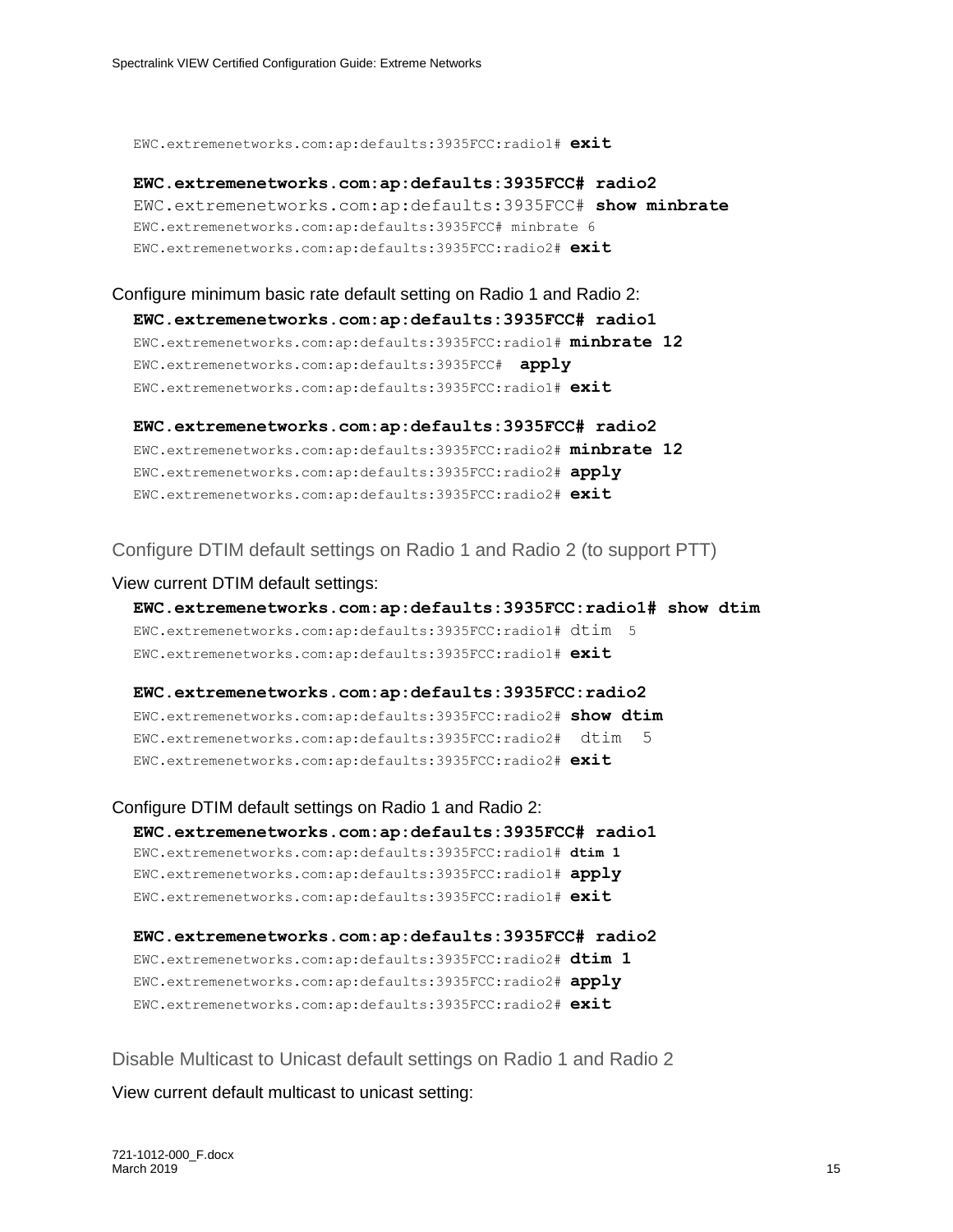**EWC.extremenetworks.com:ap:defaults:3935FCC:radio1# show mcast2ucast** EWC.extremenetworks.com:ap:defaults:3935FCC:radio1# mcast2ucast disabled EWC.extremenetworks.com:ap:defaults:3935FCC:radio1# **exit**

**EWC.extremenetworks.com:ap:defaults:3935FCC# radio2** EWC.extremenetworks.com:ap:defaults:3935FCC:radio2# **show mcast2ucast** EWC.extremenetworks.com:ap:defaults:3935FCC:radio2# mcast2ucast disabled EWC.extremenetworks.com:ap:defaults:3935FCC:radio2# **exit**

#### Configure multicast to unicast default settings:

**EWC.extremenetworks.com:ap:defaults:3935FCC# radio1** EWC.extremenetworks.com:ap:defaults:3935FCC:radio1# **mcast2ucast disabled** EWC.extremenetworks.com:ap:defaults:3935FCC:radio1# **apply** EWC.extremenetworks.com:ap:defaults:3935FCC:radio1# **exit**

**EWC.extremenetworks.com:ap:defaults:3935FCC# radio2** EWC.extremenetworks.com:ap:defaults:3935FCC:radio2# **mcast2ucast disabled** EWC.extremenetworks.com:ap:defaults:3935FCC:radio2# **apply** EWC.extremenetworks.com:ap:defaults:3935FCC:radio2# **end**

## <span id="page-15-0"></span>*Registered AP Settings*

## <span id="page-15-1"></span>**Configure registered AP settings from GUI**

AP's that are already registered with the controller can be configured individually or using the AP multi-edit GUI configuration. This section provides steps to configure registered APs using multi-edit.

- **1** Navigate to **AP> APs**.
- **2** Select the APs to be configured.
- **3** Select Multi Edit in the Action dropdown.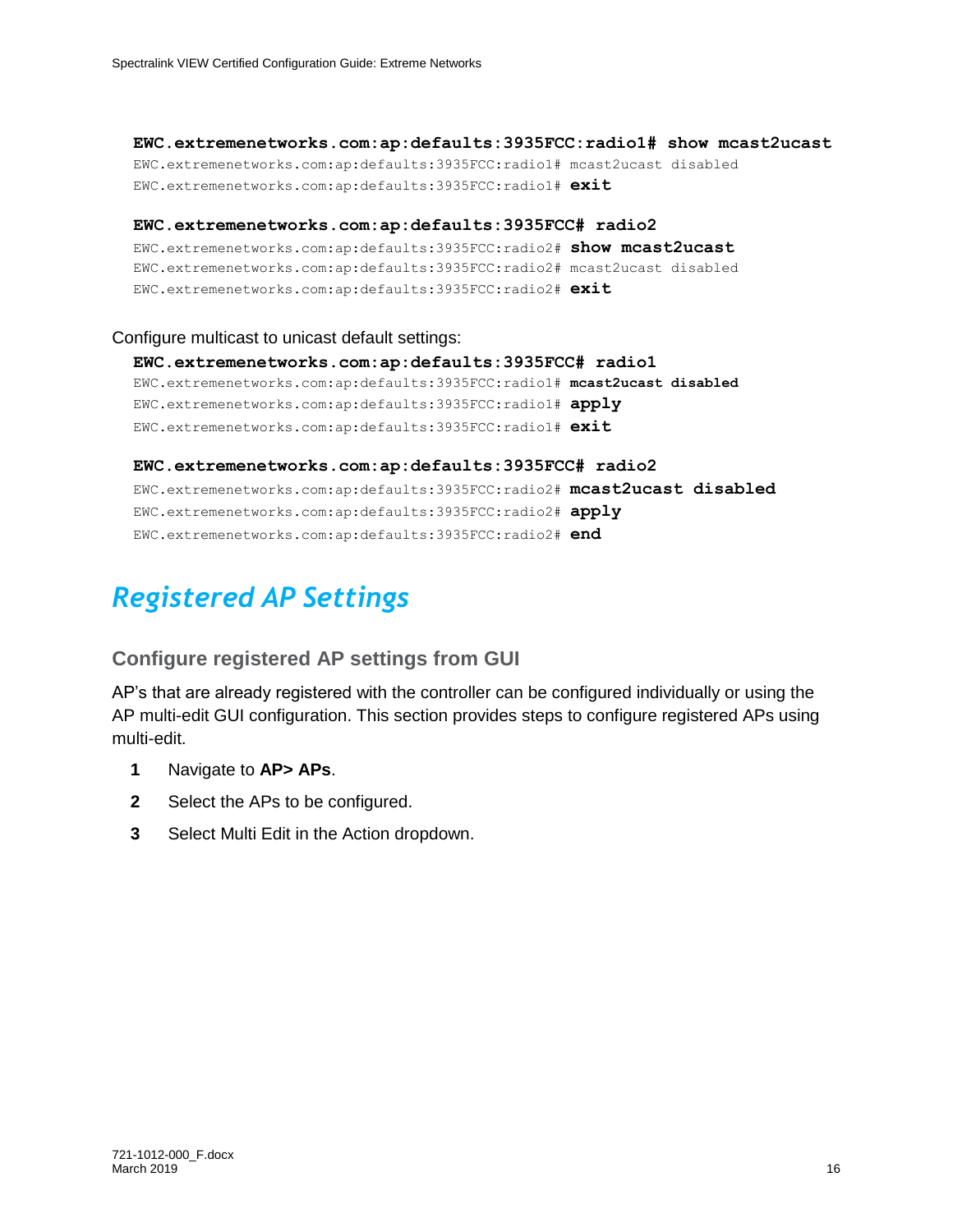| <b>APs</b>                  | Search for AP Name, Site, Model                       |                   | ₽                      |                            |                                                                                             |               |
|-----------------------------|-------------------------------------------------------|-------------------|------------------------|----------------------------|---------------------------------------------------------------------------------------------|---------------|
| Local                       | Name $\triangle$                                      | Model ☆           | Site $\Leftrightarrow$ | Location $\Leftrightarrow$ | SW Version ☆                                                                                | Status ☆      |
|                             | AP3715e-01                                            | AP3715e           |                        |                            | 10.11.04.0008                                                                               | Local         |
|                             | u<br>AP38251-02                                       | AP3825i           |                        |                            | 10.11.04.0008                                                                               | Local         |
|                             | $\Box$<br>AP3825e-02                                  | AP3825e           |                        |                            | 10.11.04.0008                                                                               | Local         |
|                             | ✔<br>AP3935e-01                                       | AP3935e-FCC       |                        |                            | 10.11.04.0008                                                                               | Local         |
|                             | $\overline{\mathcal{L}}$<br>AP3935i-02                | AP3935i-FCC       |                        |                            | 10.11.04.0008                                                                               | Local         |
|                             |                                                       |                   |                        |                            |                                                                                             | Þ.            |
|                             | Showing: 5 rows, Local: 5                             |                   |                        |                            |                                                                                             |               |
|                             | $\overline{\mathbf{t}}$<br>Actions<br>÷               | Radio 1 Actions - | Radio 2 Actions -      | Ŧ                          | $\overline{\mathbf{r}}$<br>New<br>$\overline{\phantom{a}}$                                  | <b>Delete</b> |
| Global                      | Image Upgrade<br>Multi Edit,                          |                   |                        |                            |                                                                                             |               |
| <b>Load Groups</b>          | Manage dartificates<br>Approve<br>Release             |                   |                        |                            |                                                                                             |               |
| [ EWC   V2110 Medium   03 ( | Pending<br>Reboot<br><b>Set Country</b><br>Apply WLAN | <b>MO2</b>        | F                      |                            | Software: 10.11.04.0008   Admin Users:<br>© 2006-2016 Extreme Networks. All Rights Reserved |               |

Spectralink VIEW Certified Configuration Guide: Extreme Networks

**4** In the Multi Edit window select the following:

Radio 1 Radio Mode: a/n/ac

Radio 2 Radio Mode: g/n

Both Radios DTIM: 1 (If using PTT feature)

Both Radios Min Base Rate: 12 Mbps

Both Radios Multicast to Unicast Delivery: Disabled

Both radios Protection Type: CTS Only

**5** Click Apply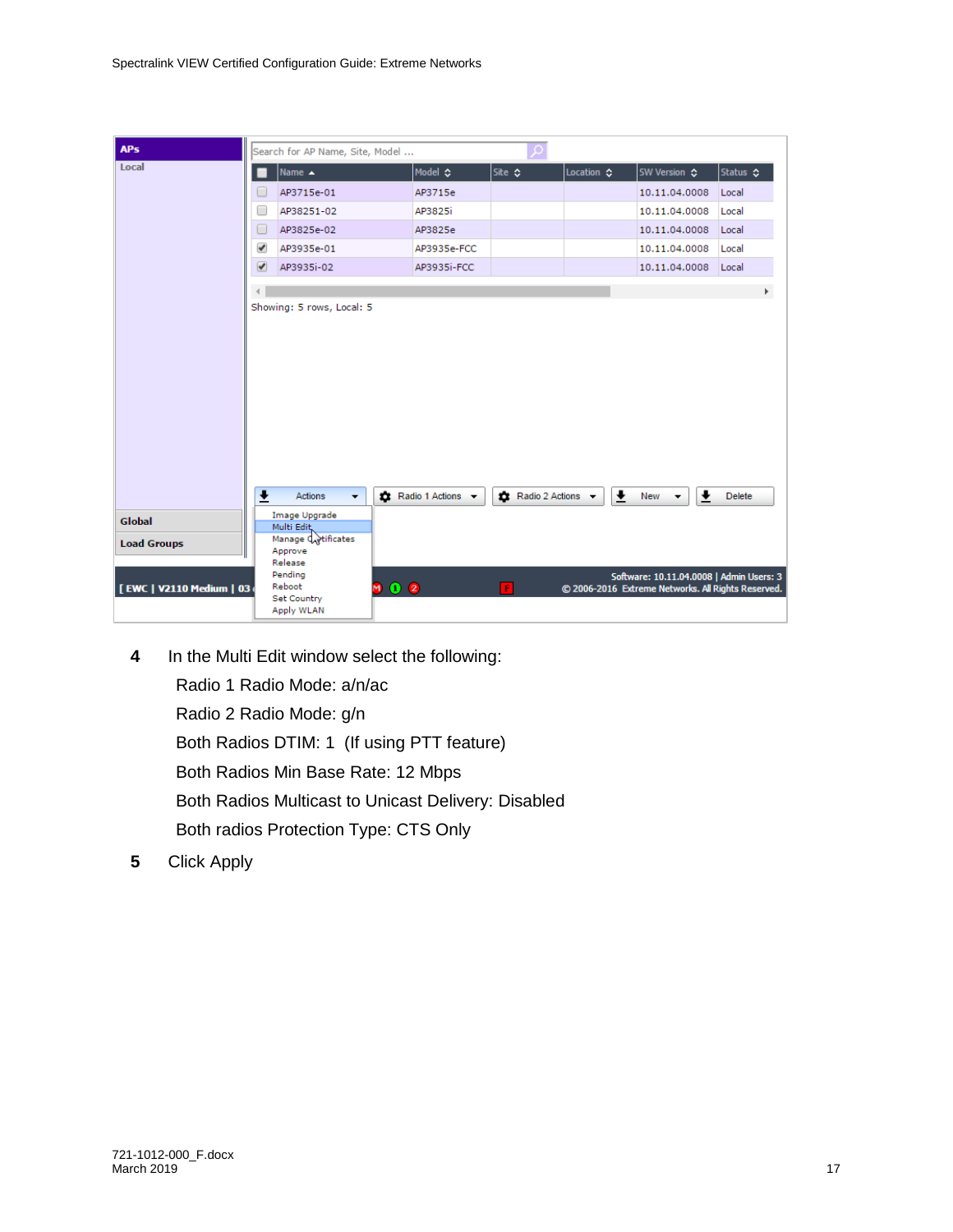| <b>Multi Edit</b>                                  |                               |               |  |
|----------------------------------------------------|-------------------------------|---------------|--|
| Radio Settings [Hide]                              |                               |               |  |
|                                                    | Radio 1                       | Radio 2       |  |
| Admin Mode:   -                                    | ▼                             | ÷<br>▼        |  |
| Radio Mode: a/n/ac                                 | ▼                             | g/n<br>▼      |  |
| Channel Width: -                                   | ▼                             | ÷<br>▼        |  |
| DTIM: 1                                            |                               | 1             |  |
| Beacon Period [ms]:                                |                               |               |  |
| RTS/CTS [Bytes]:                                   |                               |               |  |
| Frag. Threshold [Bytes]:                           |                               |               |  |
| RF Domain:                                         |                               |               |  |
| Channel:   -                                       | 7                             | ▼<br>÷        |  |
| Auto Tx Power Ctrl:   -                            | ۷.                            | ▼<br>٠        |  |
| Max Tx Power:   -                                  | ▼                             | ۷.<br>۰       |  |
| Min Tx Power: $1$   -                              | Ψ                             | v<br>÷        |  |
| Auto Tx Power Ctrl Adjust:                         | $\overline{\mathbf{v}}$       | v             |  |
| Channel Plan:   -                                  | 7                             | ÷<br>▼        |  |
|                                                    |                               |               |  |
| Dynamic Channel Sel.:   -                          | ▼                             | ▼<br>÷        |  |
| DCS Noise Threshold [dBm]:                         |                               |               |  |
| DCS Chl. Occupancy Th. [%]:                        |                               |               |  |
| DCS Update Period [Minutes]:                       |                               |               |  |
| Bluetooth:   -                                     | $\overline{\mathbf{v}}$       | 7<br>۰        |  |
| Microwave:   -                                     | v                             | 7<br>٠        |  |
| Cordless Phone:                                    | v<br>$\overline{\phantom{a}}$ | ▼<br>÷        |  |
| Constant Wave:   -                                 | Ψ                             | ▼<br>÷        |  |
| Video Bridge:   -                                  | v                             | ▼<br>÷        |  |
| Interference Wait time:                            |                               |               |  |
| Preamble:   -                                      | Ψ                             | v<br>÷        |  |
| Protection Mode:  -                                | $\overline{\mathbf{v}}$       | ▼<br>÷        |  |
| Protection Rate: -                                 | $\overline{\mathbf{v}}$       | ▼<br>٠        |  |
| Protection Type: -                                 | v                             | ▼<br>÷        |  |
| Min Basic Rate:   12 Mbps                          | ▼                             | ۷<br>12 Mbps  |  |
| Probe Suppression:  -                              | ▼                             | ۷             |  |
| Force Disassociate:                                | ₩<br>$\overline{\phantom{a}}$ | v<br>J,       |  |
| RSS Threshold [dBm]:                               |                               |               |  |
| Max % of non-unicast traffic per Beacon<br>period: |                               |               |  |
| Optimized Multicast for power save:   -            | ▼                             | ۷.<br>÷       |  |
|                                                    | ▼                             | ▼<br>۰        |  |
| Adaptable rate for Multicast:   -                  | ▼                             | Disabled<br>▼ |  |
| Multicast to Unicast delivery:   Disabled          |                               |               |  |
| 11n Radio Settings [ Hide ]                        |                               |               |  |
| Guard Interval: -                                  | ▼                             | ▼<br>۰        |  |
| Protection Mode: -                                 | ▼                             | ÷<br>▼        |  |
| Protection Type: CTS only                          | ▼                             | CTS only<br>▼ |  |
|                                                    | Apply                         | Close         |  |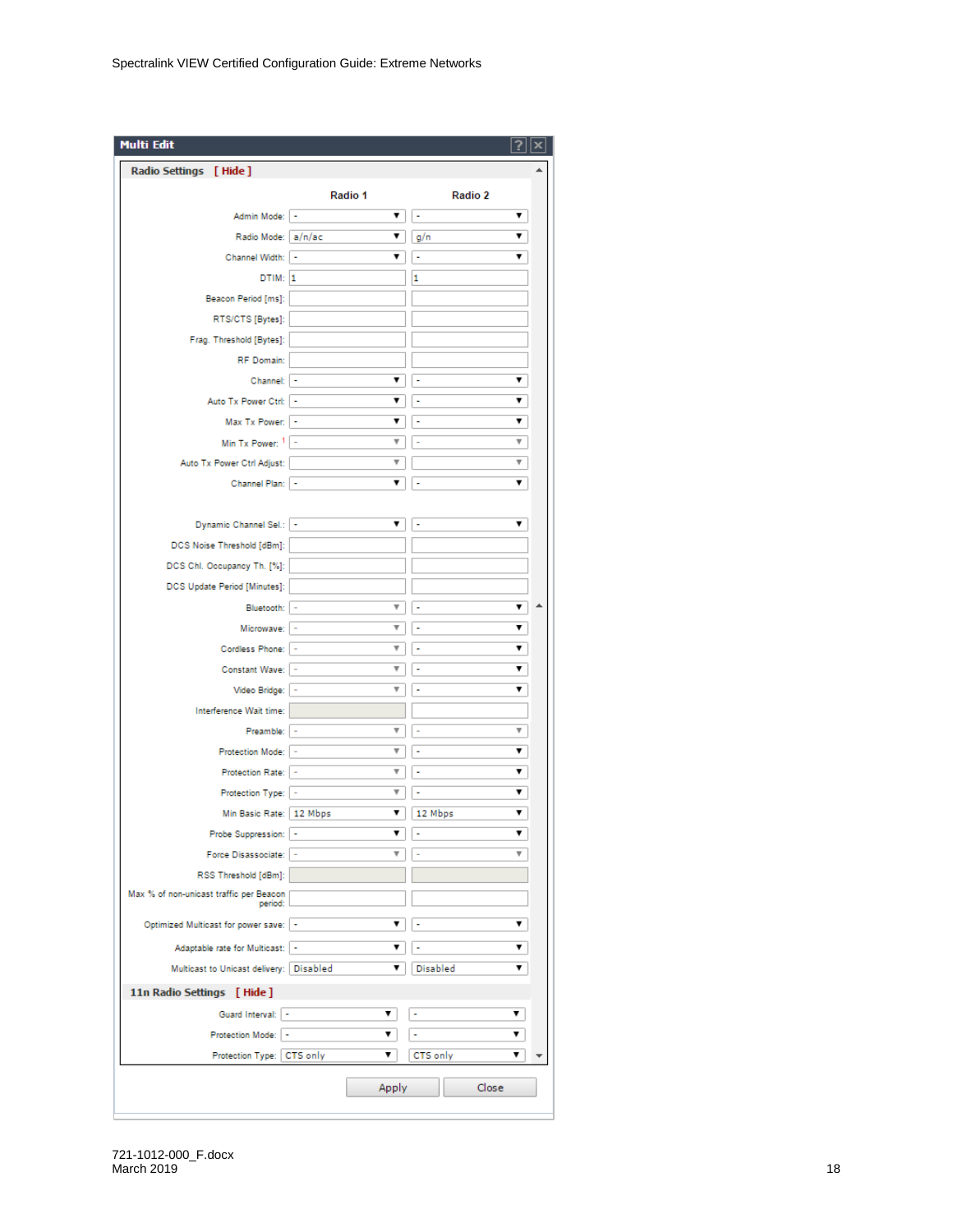## <span id="page-18-0"></span>**Configure registered AP settings from CLI**



### **Note: CLI command key**

In the commands below, the bold text indicates text that is entered by the user.



#### **Admin Tip**

Registered AP's are individually configurable in the CLI using their serial number. Multi-Edit is not currently supported from CLI. It is recommended to use the GUI to configure multiple APs at the same time.

Drop down CLI hierarchy to AP context:

**EWC.extremenetworks.com# ap**

View list of registered APs and corresponding serial numbers:

```
EWC.extremenetworks.com:ap# show
```

```
serial 1318001808030000 AP3715e-01 AP3715e 
serial 14122504085A0000 AP3825e-02 AP3825e 
serial 14364466085D0000 AP38251-02 AP3825i 
serial 1546Y-1000900000 AP3935e-01 AP3935e-FCC 
serial 1548Y-1285400000 AP3935i-02 AP3935i-FCC
```
Drop down CLI hierarchy to the specific AP and Radio context by entering serial number of AP and radio:

EWC.extremenetworks.com:ap:**1546Y-1000900000 radio1**

**1** Configure radio mode settings to support 802.11n clients

View current radio mode setting:

**EWC.extremenetworks.com:ap:1546Y-1000900000 radio1# show mode**  EWC.extremenetworks.com:ap:1546Y-1000900000 radio1# radio mode ac-strict

**EWC.extremenetworks.com:ap:1546Y-1000900000:radio2# show mode** EWC.extremenetworks.com:ap:1546Y-1000900000 radio2# radio mode gn

#### **2** Configure radio mode setting on Radio 1 and radio 2

## **EWC.extremenetworks.com:ap:1546Y-1000900000#radio1** EWC.extremenetworks.com:ap:1546Y-1000900000:radio1# **mode anac** EWC.extremenetworks.com:ap:1546Y-1000900000:radio1# **apply** EWC.extremenetworks.com:ap:1546Y-1000900000:radio1# **exit** EWC.extremenetworks.com:ap:1546Y-1000900000# **radio2** EWC.extremenetworks.com:ap:1546Y-1000900000:radio2# **mode gn** EWC.extremenetworks.com:ap:1546Y-1000900000:radio2# **apply**

EWC.extremenetworks.com:ap:1546Y-1000900000:radio2# **exit**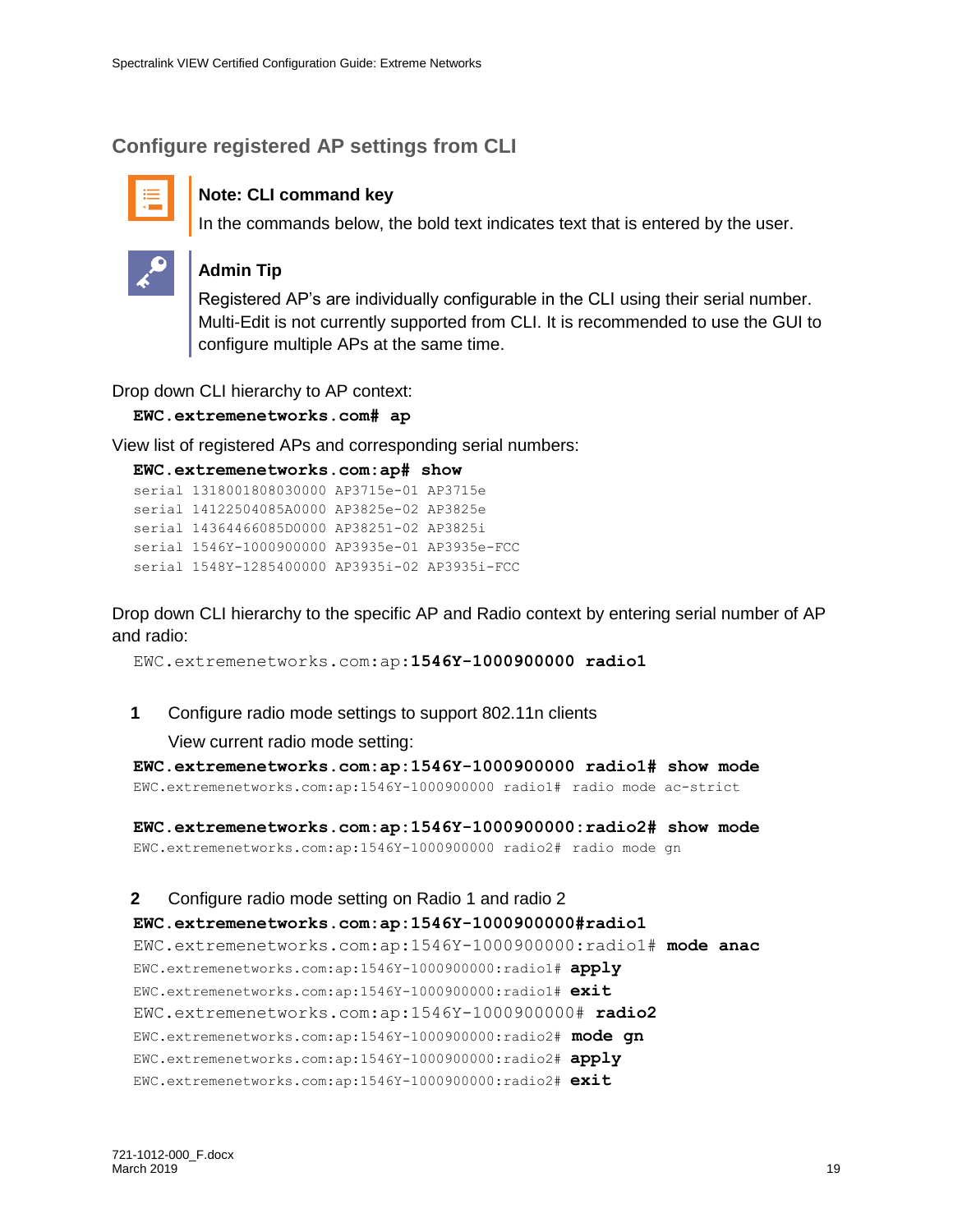#### **3** Set minimum basic rate setting to 12 Mbps on both radios

#### View current minimum basic rate setting:

**EWC.extremenetworks.com:ap:1546Y-1000900000:radio1# show minbrate** EWC.extremenetworks.com:ap:1546Y-1000900000:radio1# minbrate 6 EWC.extremenetworks.com:ap:1546Y-1000900000:radio1# **exit**

#### **EWC.extremenetworks.com:ap:1546Y-1000900000# radio2**

EW.extremenetworks.com:ap:1546Y-1000900000:radio2# **show minbrate** EW.extremenetworks.com:ap:1546Y-1000900000:radio2 minbrate 6

#### Configure minimum basic rate setting on Radio 1 and Radio 2:

EWC.extremenetworks.com:ap:1546Y-1000900000:radio1# **minbrate 12** EWC.extremenetworks.com:ap:1546Y-1000900000:radio1# **apply** EWC.extremenetworks.com:ap:1546Y-1000900000:radio1# **exit** EWC.extremenetworks.com:ap:1546Y-1000900000# **radio2** EWC.extremenetworks.com:ap:1546Y-1000900000:radio2# **minbrate 12** EWC.extremenetworks.com:ap:1546Y-1000900000:radio2# **apply**

#### **4** Set DTIM to 1 on both radios

EWC.extremenetworks.com:ap:1546Y-1000900000:radio1# **dtim 1** EWC.extremenetworks.com:ap:1546Y-1000900000:radio1# **apply** EWC.extremenetworks.com:ap:1546Y-1000900000:radio1# **exit** EWC.extremenetworks.com:ap:1546Y-1000900000# **radio2** EWC.extremenetworks.com:ap:1546Y-1000900000:radio2# **dtim 1** EWC.extremenetworks.com:ap:1546Y-1000900000:radio2# **apply** EWC.extremenetworks.com:ap:1546Y-1000900000:radio2# **end**

#### **5** Disable multicast to unicast on both radios:

View current multicast to unicast setting:

**EWC.extremenetworks.com:ap:1546Y-1000900000:radio1# show mcast2ucast** EWC.extremenetworks.com:ap:1546Y-1000900000:radio1# mcast2ucast disabled EWC.extremenetworks.com:ap:1546Y-1000900000:radio1# **exit**

#### **EWC.extremenetworks.com:ap:1546Y-1000900000# radio2**

EWC.extremenetworks.com:ap:1546Y-1000900000:radio2# **show mcast2ucast** EWC.extremenetworks.com:ap:1546Y-1000900000:radio2# mcast2ucast disabled

#### Configure multicast to unicast setting:

EWC.extremenetworks.com:ap:1546Y-1000900000:radio1**# mcast2ucast disabled**

EWC.extremenetworks.com:ap:1546Y-1000900000:radio1# **apply** EWC.extremenetworks.com:ap:1546Y-1000900000:radio1# **exit**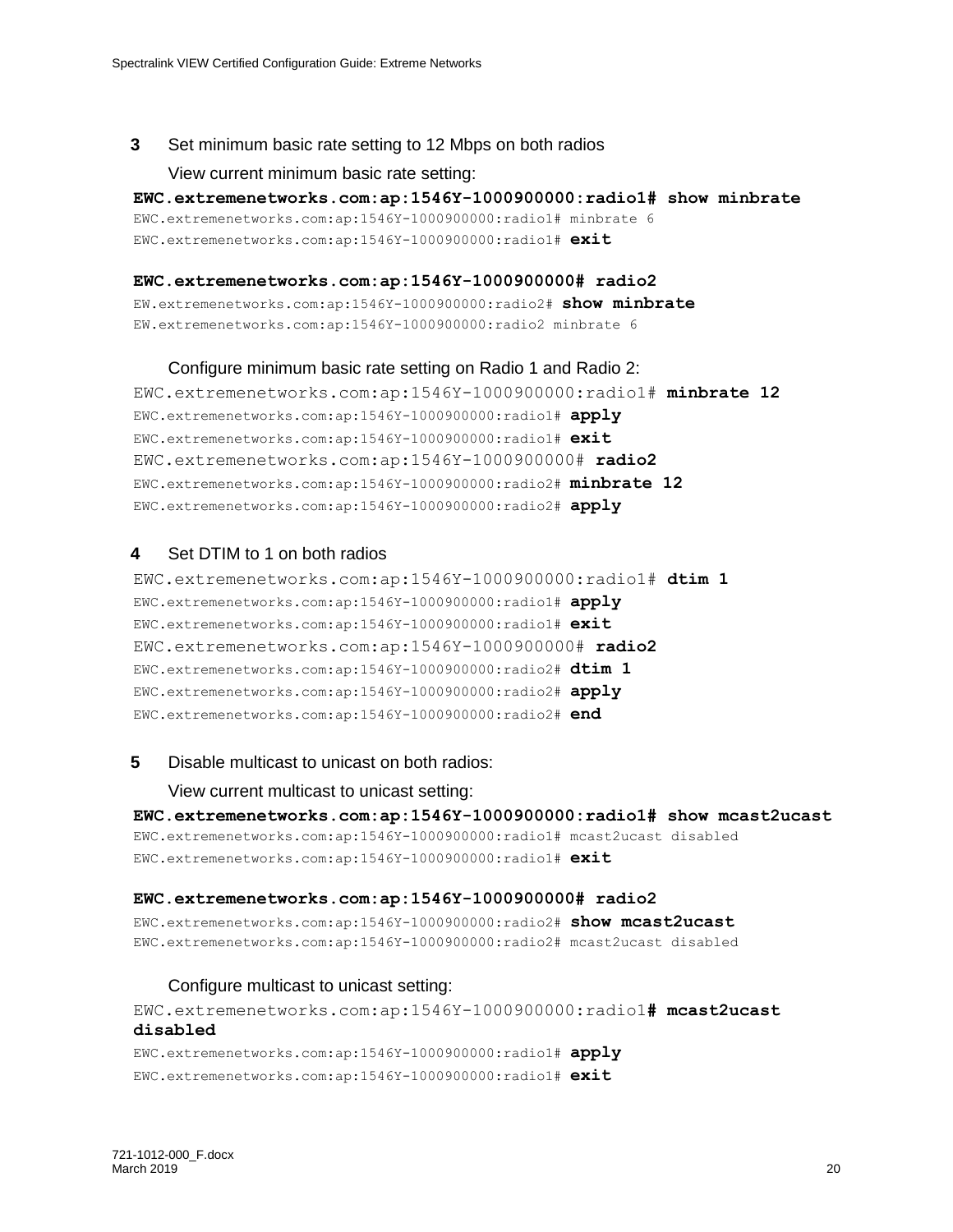## **EWC.extremenetworks.com:ap:1546Y-1000900000# radio2** EWC.extremenetworks.com:ap:1546Y-1000900000:radio2# **mcast2ucast disabled** EWC.extremenetworks.com:ap:1546Y-1000900000:radio2# **apply** EWC.extremenetworks.com:ap:1546Y-1000900000:radio2# **end**

## <span id="page-20-0"></span>*Global Admission Control Thresholds*

## <span id="page-20-1"></span>**Configure Global Admission Control Thresholds from GUI**

Admission Control ensures that call quality will be guaranteed for a certain number of calls. In Extreme, there is only one set of percentages across all types of radios. For the best compromise, the setting shown below ensures 8 calls on bgn radio and 10 or more calls on ac radio.



#### **Note: 84-Series and PIVOT implement WMM\_AC (Admission Control)**

The 84-Series and PIVOT have WMM\_AC (Admission Control). At the time of this writing, Versity smartphones do not support TSPEC/WMM\_AC functions (version 1.4 is the current version). If a network uses admission to control to ensure quality for the 84-Series and PIVOT calls, the Versity calls will be sent at video calls instead of voice class. In testing, this was not shown to impair voice quality.

#### Navigate to **VNS>Global>Wireless QOS**.

For the Max Voice (VO) BW for roaming streams, enter **5%**. For the Max Voice (VO) BW for new streams, enter **20%**.

<span id="page-20-2"></span>**Configure Global Admission Control Thresholds from CLI**

#### **Enter Admission Control Thresholds**

**1** Drop down CLI hierarchy to admissioncontrol context:

EWC.extremenetworks.com**# vnsmode adminctr**

**2** Enter voice initial association and reassociation percentages:

```
EWC.extremenetworks.com# max-voice-reassoc 5
EWC.extremenetworks.com# max-voice-assoc 20
```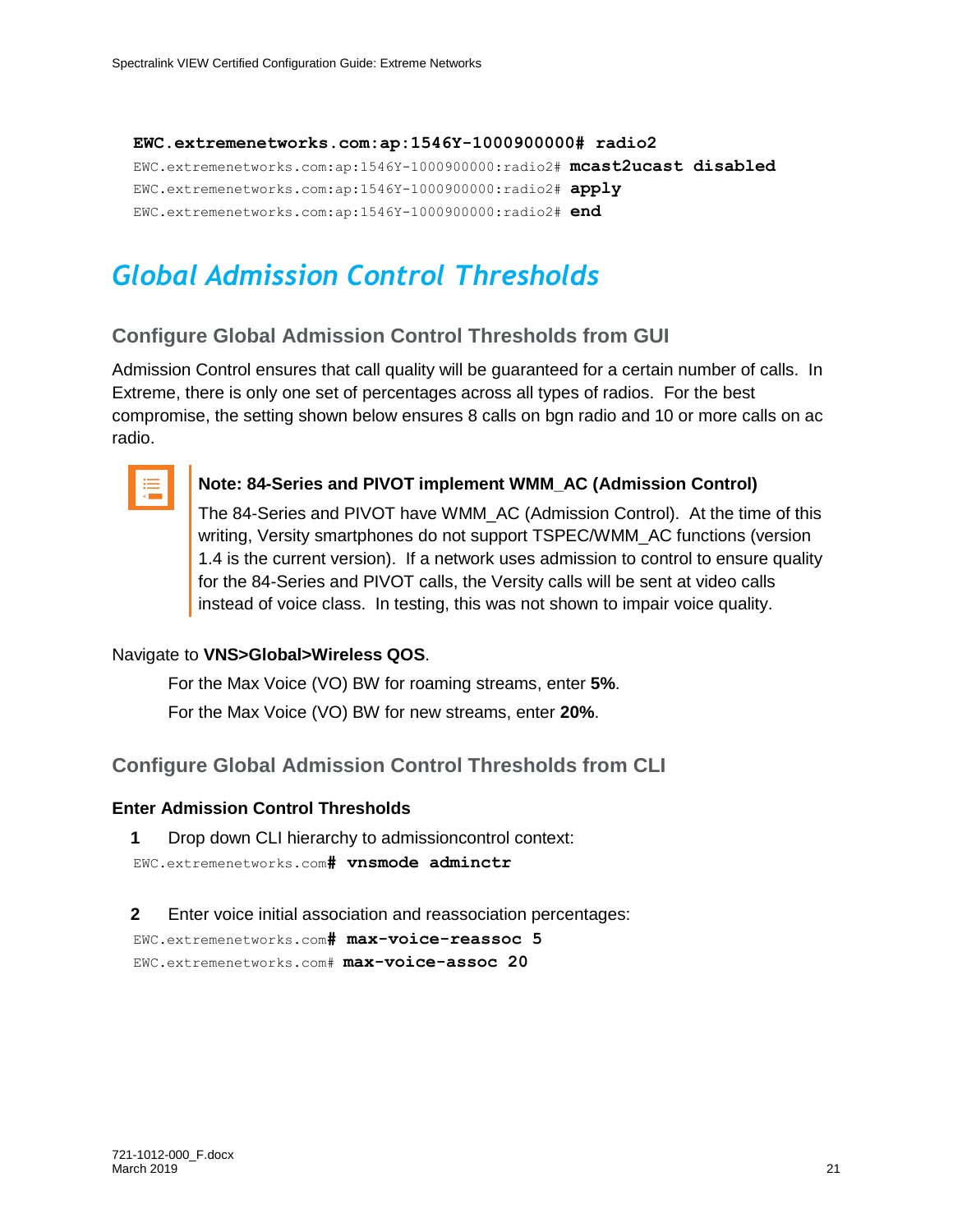## <span id="page-21-0"></span>*Topologies*

## <span id="page-21-1"></span>**Configure Topologies from the GUI**

Spectralink handsets have only been tested with the **Bridged at AP** (**B@AP**) topology.

Follow the directions in the Configuring Topologies in the [ExtremeWireless™ User's Guide](https://documentation.extremenetworks.com/wireless/v10_41/UG/Wireless_User_Guide.pdf). Special settings for Spectralink handsets in the Topologies area are as follows:

- **1** Navigate to **VNS> Topologies> Bridged at AP untagged** for the VLAN set up to support the handsets.
- **2** On the **General** tab, ensure that **ARP Proxy** is checked.

| New                                                                                                                                                                                                                                                                        | Topology: Bridged at AP untagged                                                                                                                                                                        |                                                          |
|----------------------------------------------------------------------------------------------------------------------------------------------------------------------------------------------------------------------------------------------------------------------------|---------------------------------------------------------------------------------------------------------------------------------------------------------------------------------------------------------|----------------------------------------------------------|
| Global                                                                                                                                                                                                                                                                     | General                                                                                                                                                                                                 | <b>Multicast Filters</b>                                 |
| <b>Sites</b><br><b>Virtual Networks</b><br><b>WLAN Services</b><br><b>Roles</b><br><b>Classes of Service</b><br><b>Topologies</b><br>$\Box$ Topologies<br>- Admin<br><b>Bridged at AP</b><br>untagged<br>physical 1<br><b>WirelessTopology</b><br><b>E</b> Topology Groups | Core<br>Name: Bridged at AP untagged<br>Mode:   Bridge Traffic Locally at AP<br>$\overline{\mathbf{v}}$<br>-Layer 2-<br>VLAN Setting: VLAN ID: 4093<br>$(1 - 4094)$<br>O Untagged O Tagged<br>ARP Proxy | Layer 3: $\Box$<br>-Layer 3 - IPv4 -<br>Mask (optional): |
|                                                                                                                                                                                                                                                                            | <b>New</b><br>New Group<br>Delete                                                                                                                                                                       | Save                                                     |

- **3** Open the **Multicast Filters** tab.
- **4** In the **Define groups** section, scroll to **Spectralink Mcst (224.0.1.116)** and click on **Add.**
- **5** Ensure that **Multicast bridging** is checked.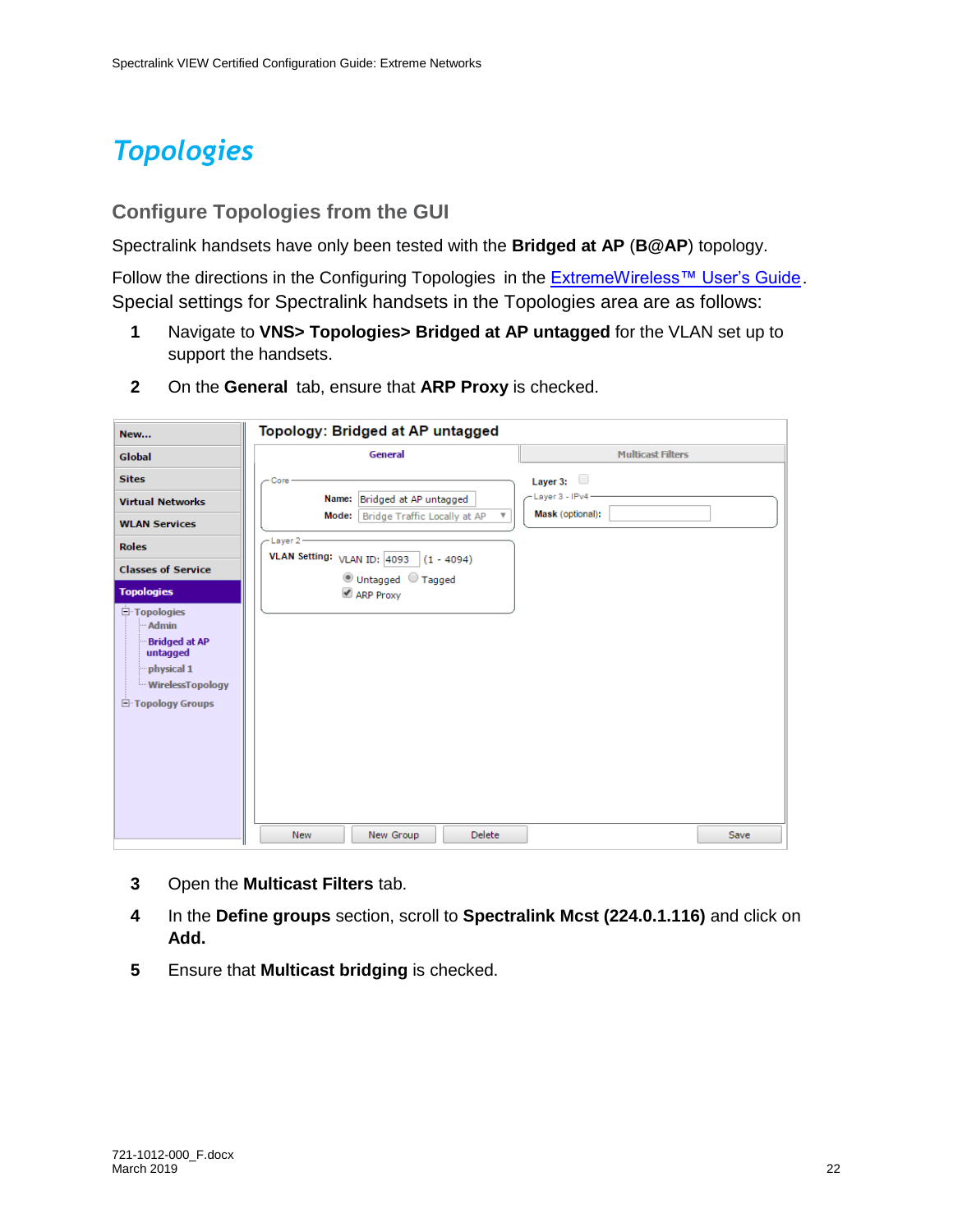|                                                                                                                                                                 |                                                                                 | Topology: Bridged at AP untagged                                                    |                         |                               |                               |
|-----------------------------------------------------------------------------------------------------------------------------------------------------------------|---------------------------------------------------------------------------------|-------------------------------------------------------------------------------------|-------------------------|-------------------------------|-------------------------------|
| <b>Global</b>                                                                                                                                                   | General                                                                         |                                                                                     |                         | <b>Multicast Filters</b>      |                               |
| <b>Sites</b>                                                                                                                                                    | ✔                                                                               | Multicast bridging (only the multicasts matching the rules defined will be allowed) |                         |                               |                               |
| <b>Virtual Networks</b>                                                                                                                                         | IP                                                                              |                                                                                     | <b>Group</b>            |                               |                               |
| <b>WLAN Services</b>                                                                                                                                            |                                                                                 |                                                                                     |                         | <b>Wireless Replication O</b> |                               |
| <b>Roles</b>                                                                                                                                                    | 224.0.1.116/32                                                                  |                                                                                     | <b>Spectralink Mcst</b> | $\overline{\mathcal{C}}$      |                               |
| <b>Classes of Service</b>                                                                                                                                       |                                                                                 |                                                                                     |                         |                               |                               |
| <b>Topologies</b><br>$\Box$ Topologies<br><b>Admin</b><br><b>Bridged at AP</b><br>untagged<br>physical 1<br><b>WirelessTopology</b><br><b>E</b> Topology Groups | <b>IP Group:</b><br>C<br><b>Defined groups:</b><br>$\circledcirc$<br><b>New</b> | Spectralink Mcst (224.0.1.116)<br><b>Delete</b><br>New Group                        | ۷.                      | Up<br>Add                     | Down<br><b>Delete</b><br>Save |

## <span id="page-22-0"></span>**Configure Topologies from the CLI**

Enable Arp Proxy on the topology



## **Note: CLI command key**

In the commands below, the bold text indicates text that is entered by the user.

**1** Drop down CLI hierarchy to topology layer 2 context:

**EWC.extremenetworks.com# topology "Bridged at AP untagged" l2**



## **Admin Tip: Changing the topology name**

CLI command is "topology <topology name> l2". If configuring a user created topology specify the name of the topology in place of the system created topology "Bridged at AP untagged".

#### **2** View current setting:

#### **EWC.extremenetworks.com:topology:Bridged at AP untagged:l2# show arp-proxy**

EWC.extremenetworks.com:topology:Bridged at AP untagged:l2# ARP proxy: disable

**3** Enable arp proxy: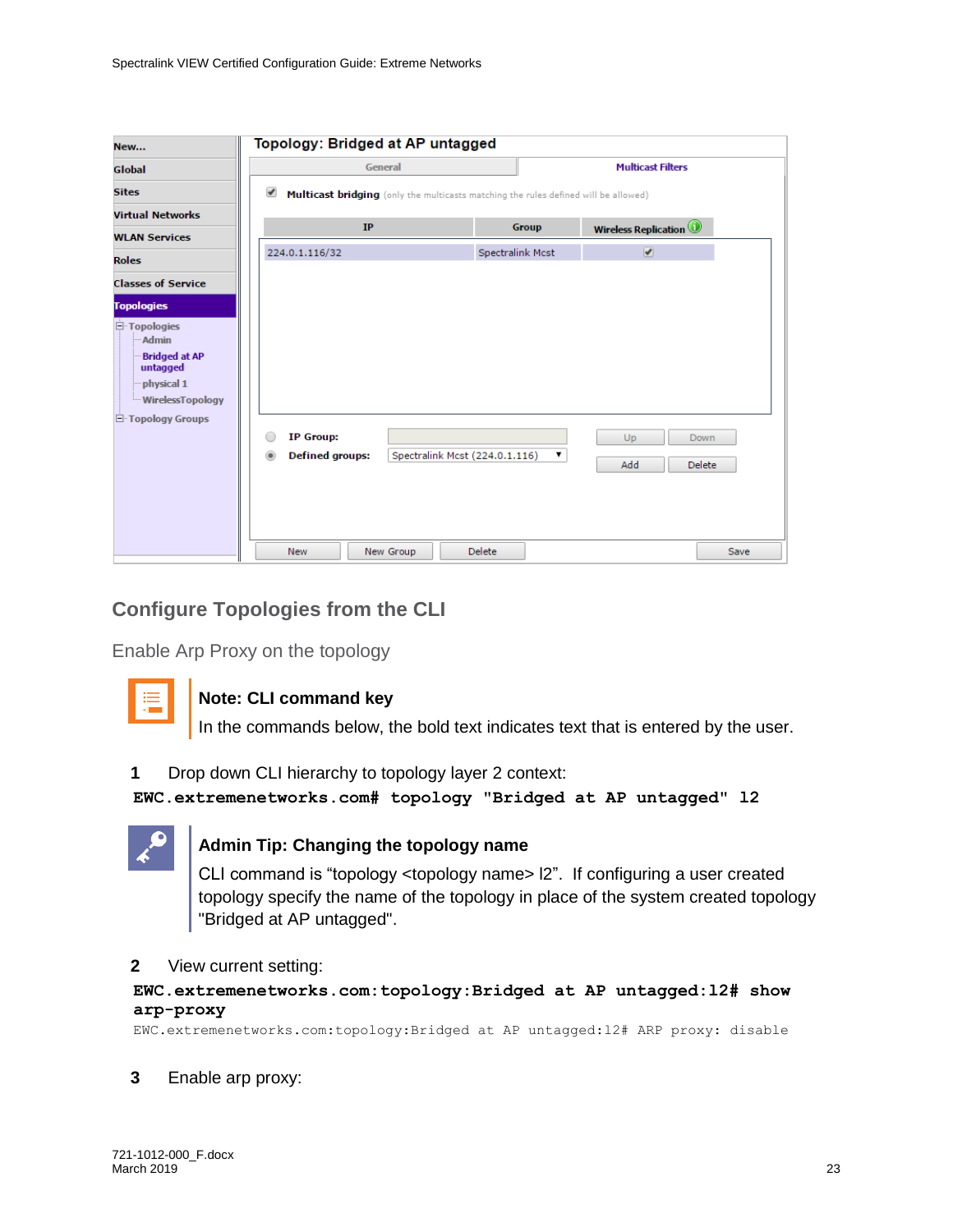EWC.extremenetworks.com:topology:Bridged at AP untagged:l2# **arpproxy enable** EWC.extremenetworks.com:topology:Bridged at AP untagged:l2# **apply**

Configure multicast to support PTT

Drop down CLI hierarchy to topology layer 2 multicast context:

```
EWC.extremenetworks.com# topology:Bridged at AP untagged:l2# 
multicast
```

```
EWC.extremenetworks.com# topology:Bridged at AP 
untagged:l2:multicast: show
```
EWC.extremenetworks.com# topology:Bridged at AP untagged:l2:multicast: Multicast support: **disable** EWC.extremenetworks.com:topology: Bridged at AP untagged:l2:multicast# Multicast support: **enable** EWC.extremenetworks.com:topology:Bridged at AP untagged:l2:multicast# **apply** EWC.extremenetworks.com:topology:Bridged at AP untagged:l2:multicast# **end**

## <span id="page-23-0"></span>*WLAN Services*

### <span id="page-23-1"></span>**Configure WLAN Services from the GUI**

The WLAN Services may be set up as described in the Configuring WLAN Services section in the [ExtremeWireless™ User's Guide](https://documentation.extremenetworks.com/wireless/v10_41/UG/Wireless_User_Guide.pdf).

These settings are required for all WLAN Services which are defined.

- **1** Navigate to **VNS>WLAN Services** and click on the name of the services you have defined.
- **2** Click on the **QoS** tab.
- **3** Check the **WMM** and **U-APSD** radio buttons.



### **Admin Tip**

If using WMM\_AC, check the button for **Use Global Admission Control for Voice (VO).** WMM\_AC ensures bandwidth for calls by making the calls roam to another AP if there is not enough bandwidth.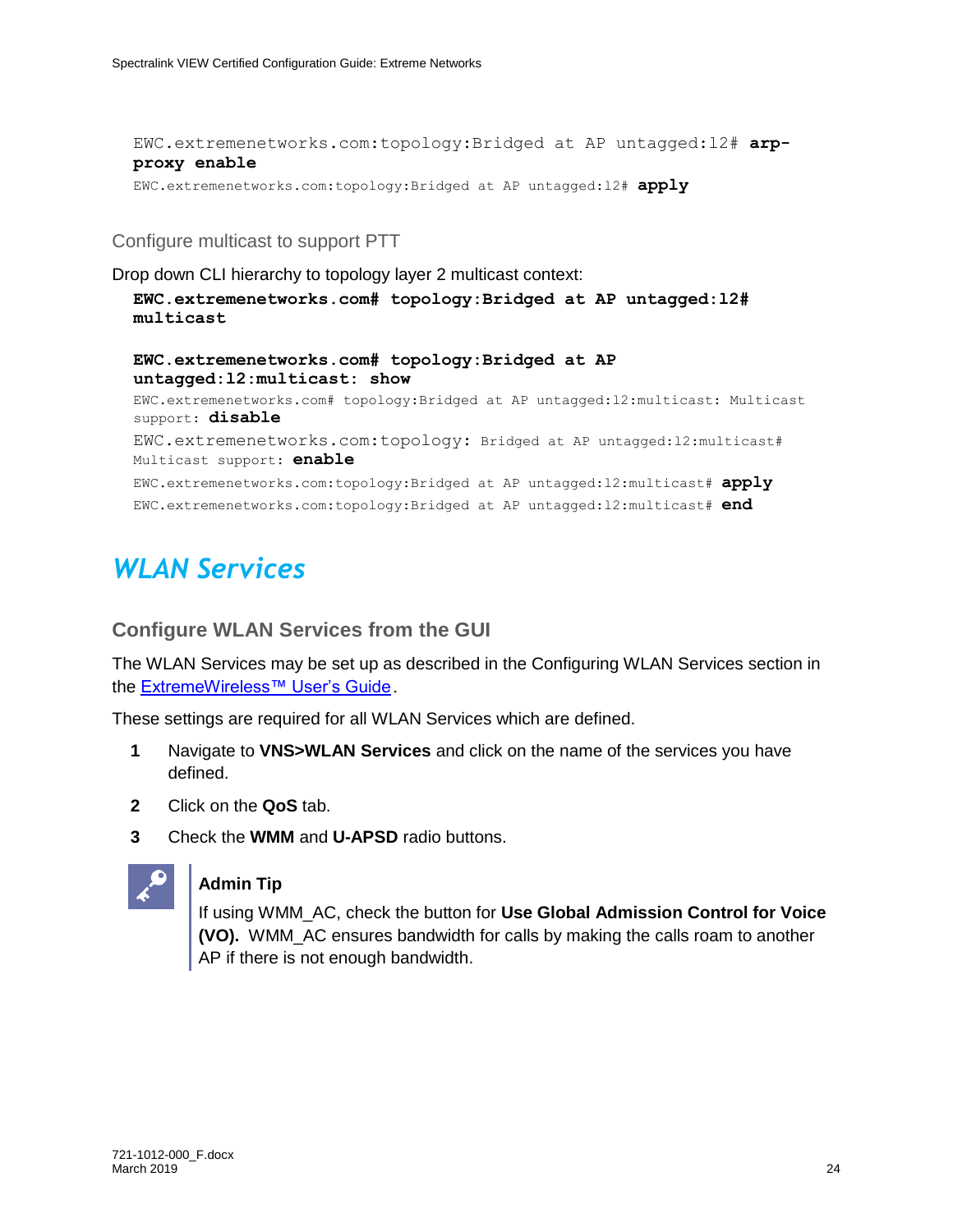| New                                                               | <b>WLAN: VPEAP</b>                                                                                                                                                                                                                                                                   |                                                                                                                                                                         |                                                                                                                            |          |
|-------------------------------------------------------------------|--------------------------------------------------------------------------------------------------------------------------------------------------------------------------------------------------------------------------------------------------------------------------------------|-------------------------------------------------------------------------------------------------------------------------------------------------------------------------|----------------------------------------------------------------------------------------------------------------------------|----------|
| Global                                                            | <b>WLAN Services</b>                                                                                                                                                                                                                                                                 | <b>Privacy</b>                                                                                                                                                          | Auth & Acct                                                                                                                | QoS      |
| <b>Sites</b><br><b>Virtual Networks</b>                           | <b>Wireless OoS</b><br><b>WMM</b><br>$\overline{\mathscr{L}}$<br>$\Box$<br>802.11e                                                                                                                                                                                                   |                                                                                                                                                                         | <b>Flexible Client Access</b><br>* Flexible Client Access may not work if Global<br>Admission Controls for Voice and Video |          |
| <b>WLAN Services</b><br>data<br><b>VPEAP</b><br>VPSK <sub>2</sub> | <b>Turbo Voice</b><br>□<br>$U - APSD$<br><b>Admission Control</b><br>Use Global Admission Control for Voice (VO)<br>Use Global Admission Control for Video (VI)<br>$\Box$<br>O<br>$\Box$<br><b>UL Policer Action: Do nothing</b><br>DL Policer Action: Do nothing<br><b>Settings</b> | Use Global Admission Control for Best Effort (BE)<br>Use Global Admission Control for Background (BK)<br>▼<br>* Global admission controls are configured through Global | (Advanced QoS settings) are enabled.<br>* applicable for AP37xx                                                            |          |
| <b>Roles</b><br><b>Classes of Service</b>                         |                                                                                                                                                                                                                                                                                      |                                                                                                                                                                         |                                                                                                                            | Advanced |
| <b>Topologies</b>                                                 | <b>New</b>                                                                                                                                                                                                                                                                           | <b>Delete</b>                                                                                                                                                           |                                                                                                                            | Save     |



### **Note: Versity smartphones do not support WMM\_AC**

At the time of this writing, Versity smartphones do not support TSPEC/WMM\_AC functions (version 1.4 is the current version). If it is turned on in a network to provide better service for PIVOT and 84-Series phones, Versity phone calls will be at video class.

#### For WLAN's supplying Enterprise-level security Privacy

Select the following settings:

- **1** Navigate to **VNS>WLAN Services** and click on the name of the services you have defined.
- **2** Click on the **Privacy** tab.
- **3** For PEAP, EAP-TLS, or EAP-FAST security, click the **WPA** radio button.
- **4** Select the **WPA v.2** radio button.
- **5** Select **AES only** from the **Encryption** dropdown list.
- **6** Select **Opportunistic Keying and Pre-auth** from the **Key Management Options** dropdown list.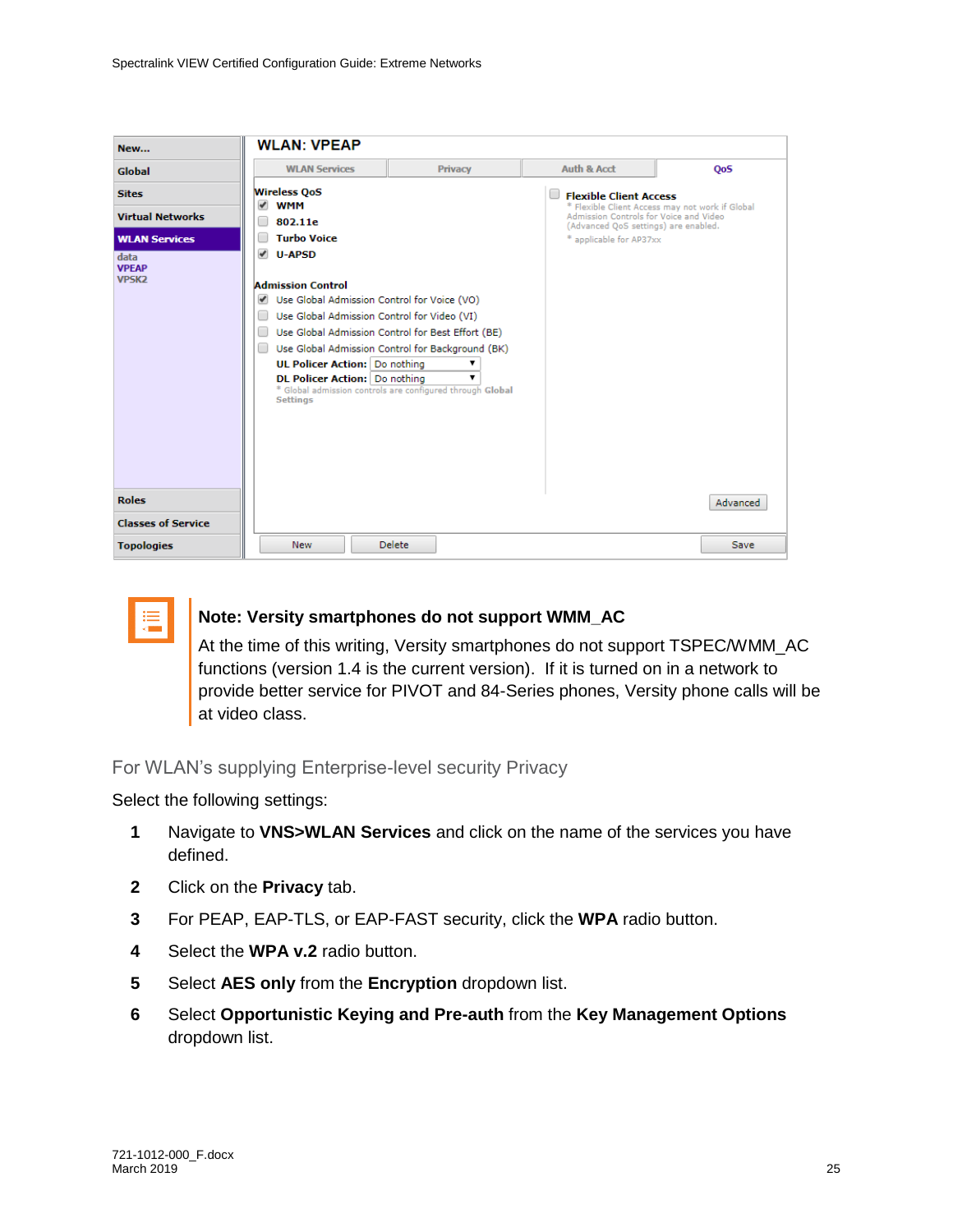- **7** Select a large value for the **Broadcast re-key interval. 3600** is recommended. If a rekeying operation occurs during a call, there will be an audible drop in the audio of a few seconds.
- **8** Ensure that **Group Key Power Save Retry** is unchecked, **Management Frame Protection** is enabled, and **Fast Transition** is checked.



#### **Note: Management Frame Protection is supported by Versity**

Versity handsets support Management Frame Protection (802.11w). Management Frame Protection must be disabled or set to Enabled but not required for all Privacy settings (security types). PIVOT and 84-Series handsets do not support Management Frame Protection. Extreme, however, when set to Enabled does check if it is supported in the client before using it. Enabled is the choice compatible with all models of handset.

| ________ |  |
|----------|--|
|          |  |
| ______   |  |
|          |  |
|          |  |
|          |  |
|          |  |
|          |  |
|          |  |

## **Note: Fast Transition supported by Versity**

Fast Transition (802.11r) is supported by Versity. Extreme advertises both Opportunistic Keying (OKC) and FT even when Fast Transition is checked, allowing one SSID to be compatible with all models of handset.

| New                               | <b>WLAN: VPEAP</b>                                                                       |                                                                                        |                           |                 |  |  |  |
|-----------------------------------|------------------------------------------------------------------------------------------|----------------------------------------------------------------------------------------|---------------------------|-----------------|--|--|--|
| Global                            | <b>WLAN Services</b>                                                                     | <b>Privacy</b>                                                                         | Auth & Acct               | Qo <sub>5</sub> |  |  |  |
| <b>Sites</b>                      | <b>None</b>                                                                              |                                                                                        |                           |                 |  |  |  |
| <b>Virtual Networks</b>           | <b>Static Keys (WEP)</b>                                                                 | WPA v.1<br>∩                                                                           |                           |                 |  |  |  |
|                                   | <b>Dynamic Keys (WEP)</b>                                                                | Encryption:   TKIP only                                                                | $\boldsymbol{\mathrm{v}}$ |                 |  |  |  |
| <b>WLAN Services</b><br>data      | <b>WPA</b><br><b>WPA - PSK</b>                                                           | $\vee$ WPA v.2                                                                         |                           |                 |  |  |  |
| <b>VPEAP</b><br>VPSK <sub>2</sub> |                                                                                          | Encryption: AES only<br>▼<br>Key Management Options: Opportunistic Keying & Pre-auth ▼ |                           |                 |  |  |  |
|                                   |                                                                                          |                                                                                        |                           |                 |  |  |  |
|                                   | (30 - 86400 seconds)                                                                     |                                                                                        |                           |                 |  |  |  |
|                                   | Group Key Power Save Retry<br>$\Box$                                                     |                                                                                        |                           |                 |  |  |  |
|                                   |                                                                                          | Management Frame Protection: Enabled<br>▼                                              |                           |                 |  |  |  |
|                                   |                                                                                          | ✔ Fast Transition                                                                      |                           |                 |  |  |  |
|                                   |                                                                                          |                                                                                        |                           |                 |  |  |  |
| <b>Roles</b>                      | Note: using WEP or WPAv1 privacy will limit 11n and 11ac performance to legacy AP rates. |                                                                                        |                           |                 |  |  |  |
| <b>Classes of Service</b>         |                                                                                          |                                                                                        |                           |                 |  |  |  |
| <b>Topologies</b>                 | <b>Delete</b><br><b>New</b>                                                              |                                                                                        |                           | Save            |  |  |  |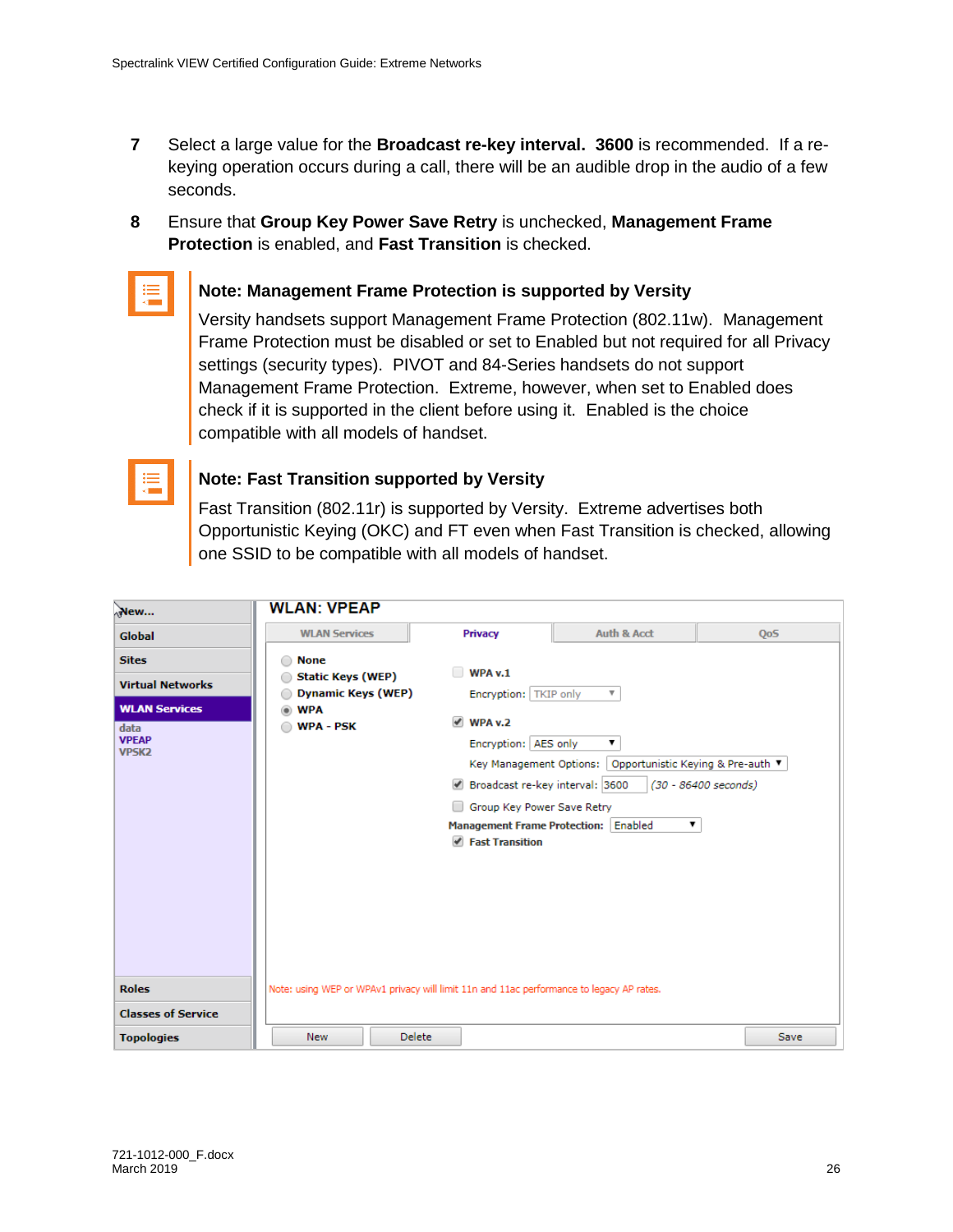## <span id="page-26-0"></span>**Configure WLAN Services from the CLI**



## **Note: CLI command key**

In the commands below, the bold text indicates text that is entered by the user.

### Enable WMM on Wireless LAN

Drop down CLI hierarchy to Wireless LAN QoS Policy context: **EWC.extremenetworks.com# wlans vPEAP qos-policy**

#### **1** View current WMM setting:

**EWC.extremenetworks.com:wlans:vPEAP:qos-policy# show wmm** EWC.extremenetworks.com:wlans:vPEAP:qos-policy# WMM: enable

### **2** Enable WMM on Wireless LAN:

EWC.extremenetworks.com:wlans:vPEAP:qos-policy# **wmm enable** EWC.extremenetworks.com:wlans:vPEAP:qos-policy# **apply**

## Enable U-APSD on Wireless LAN

#### **1** View current U-APSD setting:

**EWC.extremenetworks.com:wlans:vPEAP:qos-policy# show uapsd** EWC.extremenetworks.com:wlans:vPEAP:qos-policy# Enable U-APSD: disable

### **2** Enable U-APSD:

EWC.extremenetworks.com:wlans:vPEAP:qos-policy# **uapsd enable** EWC.extremenetworks.com:wlans:vPEAP:qos-policy# **apply** EWC.extremenetworks.com:wlans:vPEAP:qos-policy# **end**

Enable Opportunistic Keying and Pre-authentication and Fast Transition

(On WLANs with Enterprise-level 802.1x security)

**1** Drop down CLI hierarchy to Wireless LAN privacy context: **EWC.extremenetworks.com# wlans vPEAP priv**



### **Admin Tip**

CLI command is "wlans <wireless LAN name> priv"

#### **2** View current Key Management settings:

#### **EWC.extremenetworks.com:wlans:vPEAP:priv# show wpa-v2-key-mgmt**

EWC.extremenetworks.com:wlans:vPEAP:priv# Key Management Options: enable Key management Options:pre-auth